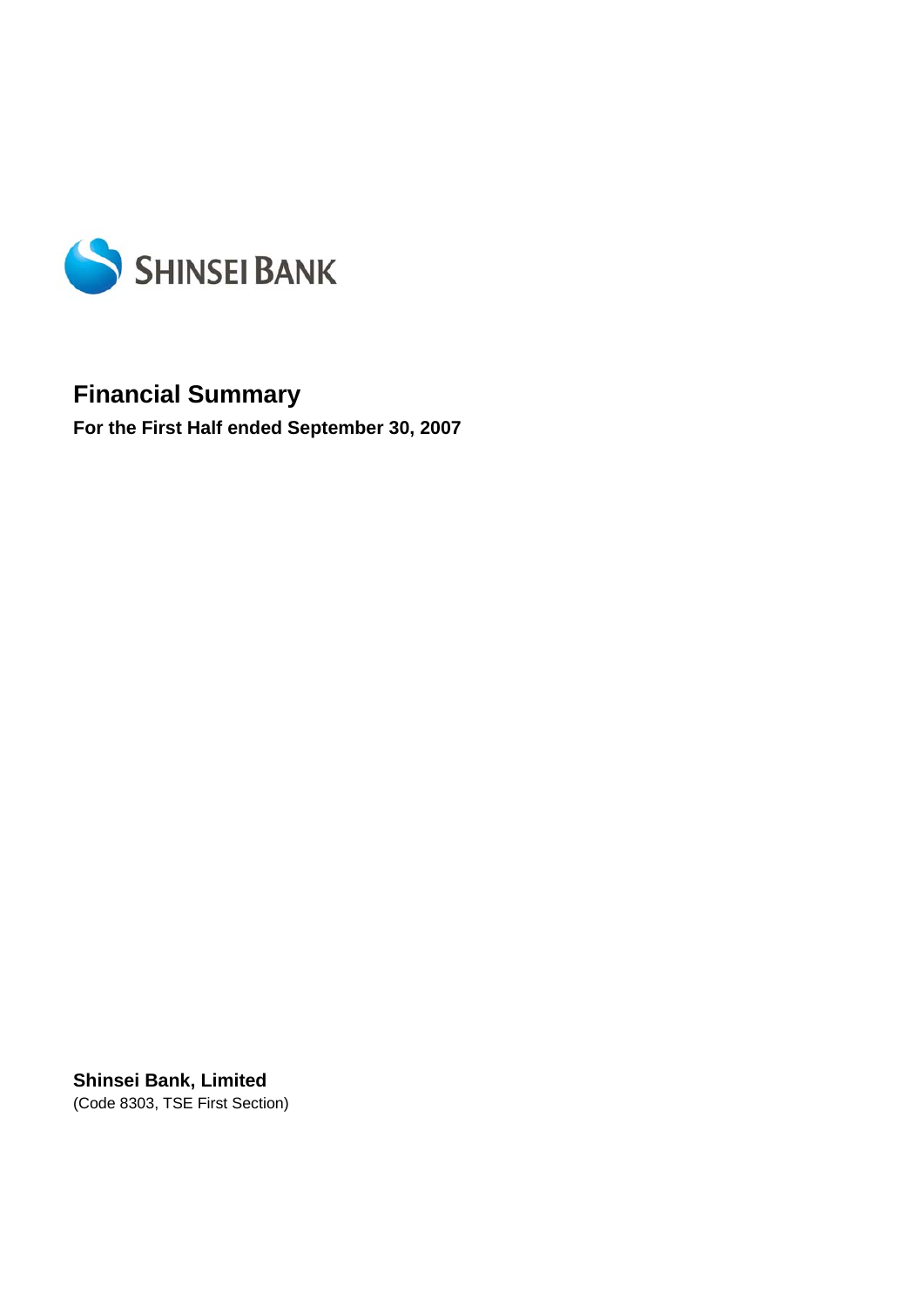## **Contents**

## Page

The following discussion should be read in conjunction with the consolidated and non-consolidated financial statements prepared in accordance with generally accepted accounting principles in Japan for banks. Except as otherwise indicated, the financial information in<br>the following discussion is based on the consolidated financial statements. Financial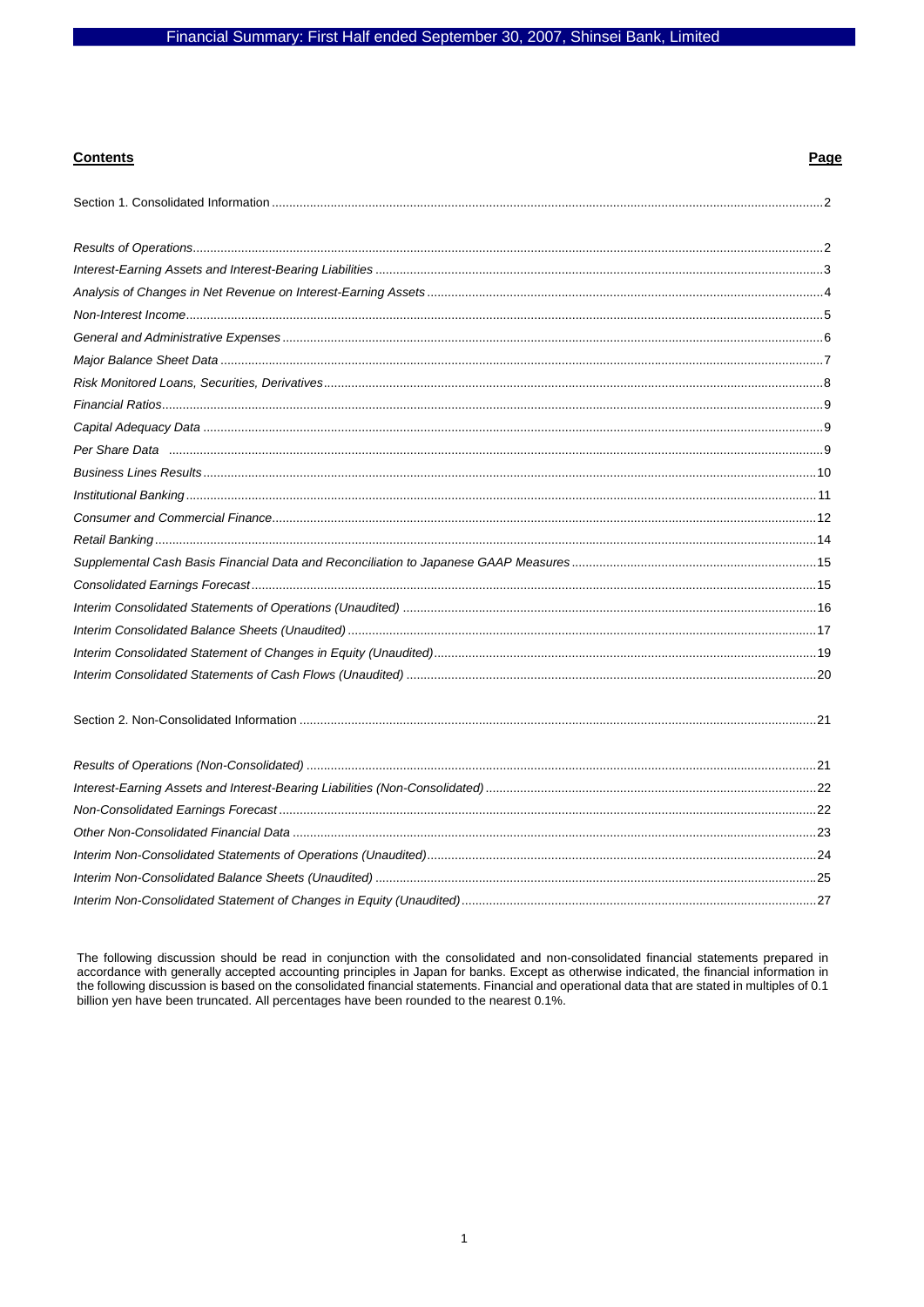#### **Section 1. Consolidated Information**

## *Results of Operations*  (1)

|                                                               | (billions of yen, except percentages) |          |                     |                 |  |
|---------------------------------------------------------------|---------------------------------------|----------|---------------------|-----------------|--|
|                                                               | 1st Half                              | 1st Half | $\%$                | FY2006          |  |
|                                                               | <b>FY2007</b>                         | FY2006   | Change              |                 |  |
| Net interest income                                           | 56.5                                  | 51.7     | 9.3                 | 95.4            |  |
| Non-interest income                                           | 82.2                                  | 86.8     | (5.3)               | 172.8           |  |
| Net fees and commissions                                      | 23.2                                  | 22.2     | 4.2                 | 46.4            |  |
| Net trading income                                            | 7.2                                   | 11.2     | (35.8)              | 17.8            |  |
| Net other business income                                     | 51.7                                  | 53.2     | (2.8)               | 108.5           |  |
| <b>Total revenue</b>                                          | 138.7                                 | 138.5    | 0.2                 | 268.3           |  |
| General and administrative expenses                           | 77.3                                  | 75.7     | 2.2                 | 149.9           |  |
| <b>Ordinary business profit</b>                               | 61.3                                  | 62.8     | (2.3)               | 118.3           |  |
| Net credit costs                                              | 30.7                                  | 5.2      | 486.7               | 51.9            |  |
| Amortization of goodwill and intangible assets <sup>(2)</sup> | 6.1                                   | 10.5     | (42.1)              | 20.8            |  |
| Other gains (losses)                                          | 18.6                                  | 0.2      | n.m. <sup>(6)</sup> | $(111.3)^{(3)}$ |  |
| Income taxes (benefit)                                        | 9.3                                   | 0.1      | n.m.(6)             | (21.3)          |  |
| Minority interests in net income of subsidiaries              | 10.6                                  | 8.2      | 29.4                | 16.6            |  |
| Net income (loss)                                             | 23.1                                  | 38.8     | (40.3)              | (60.9)          |  |
| Cash basis net income <sup>(4)</sup>                          | 28.7                                  | 47.6     | (39.7)              | $35.3$ (5)      |  |

(1) Represents results based on management accounting basis.

(2) In our consolidated financial statements, amortization of goodwill and intangible assets is recorded in total general and administrative expenses from fiscal year 2006.

(3) Includes, in addition to amortization of goodwill and intangible assets, impairment of goodwill and intangible assets related to APLUS of 95.1 billion yen at March 31, 2007. (4) Excludes amortization of goodwill and intangible assets, net of tax benefit, related to the acquisition of consumer and commercial finance companies.

(5) Excludes impairment of goodwill and intangible assets related to APLUS, net of tax benefit, of 78.8 billion yen.

(6) n.m. is not meaningful.

Note 1: Quarterly information is available in the Quarterly Data Book

Shinsei Bank reported consolidated "net income" of 23.1 billion yen for the first six months of fiscal year 2007, as compared to 38.8 billion yen during the same period in the previous fiscal year. The consolidated "net income" reflects steady revenue in Institutional Banking businesses, good performance at APLUS Co., Ltd. (APLUS) and includes gains from the sale of Life Housing Loan Co., Ltd. (Life Housing Loan) of 10.3 billion yen, net of taxes. However, Retail Banking generated lower than expected revenue and Shinki Co., Ltd. (Shinki), an equity-method affiliate, recorded net losses during the six months ended September 30, 2007.

Consolidated "cash basis net income" for the first six months of fiscal year 2007 was 28.7 billion yen. The "cash basis net income" is calculated by excluding amortization (and impairment) of goodwill and intangible assets, net of tax benefit, from net income under Japanese generally accepted accounting principles (JGAAP).

"Total revenue" for the first six months of fiscal year 2007 was 138.7 billion yen or 0.2% higher than in the first half of the previous fiscal year largely due to the growth in Institutional Banking revenues.

"General and administrative expenses" during the first half of fiscal year 2007 were 77.3 billion yen, 1.6 billion yen higher than the first half of the prior fiscal year. This resulted in expense-to-revenue ratio of 55.8% for the six months ended September 30, 2007, as compared to an expense-to-revenue ratio of 54.7% in the first half of fiscal year 2006.

"Net credit costs" of 30.7 billion yen for the first half of fiscal year 2007 were 25.4 billion higher than the same period in the last fiscal year largely due to 12.3 billion yen of credit provisions for the U.S. residential mortgage portfolio and higher credit provisions in Consumer and Commercial Finance businesses amounting to 24.9 billion yen, an increase of 4.7 billion yen compared to the same period in the previous fiscal year.

"Amortization of goodwill and intangible assets" associated with the acquisition of consumer and commercial finance companies was 6.1 billion yen for the six months ended September 30, 2007 as compared with 10.5 billion yen in the first half of the previous fiscal year.

"Minority interests in net income of subsidiaries" for the first half of fiscal year 2007 amounting to 10.6 billion yen largely reflected dividends paid on perpetual preferred securities issued by two finance subsidiaries in February and March 2006 and minority interests relating to APLUS' preferred shareholders and subsidiaries of Shinseigin Finance Co., Ltd.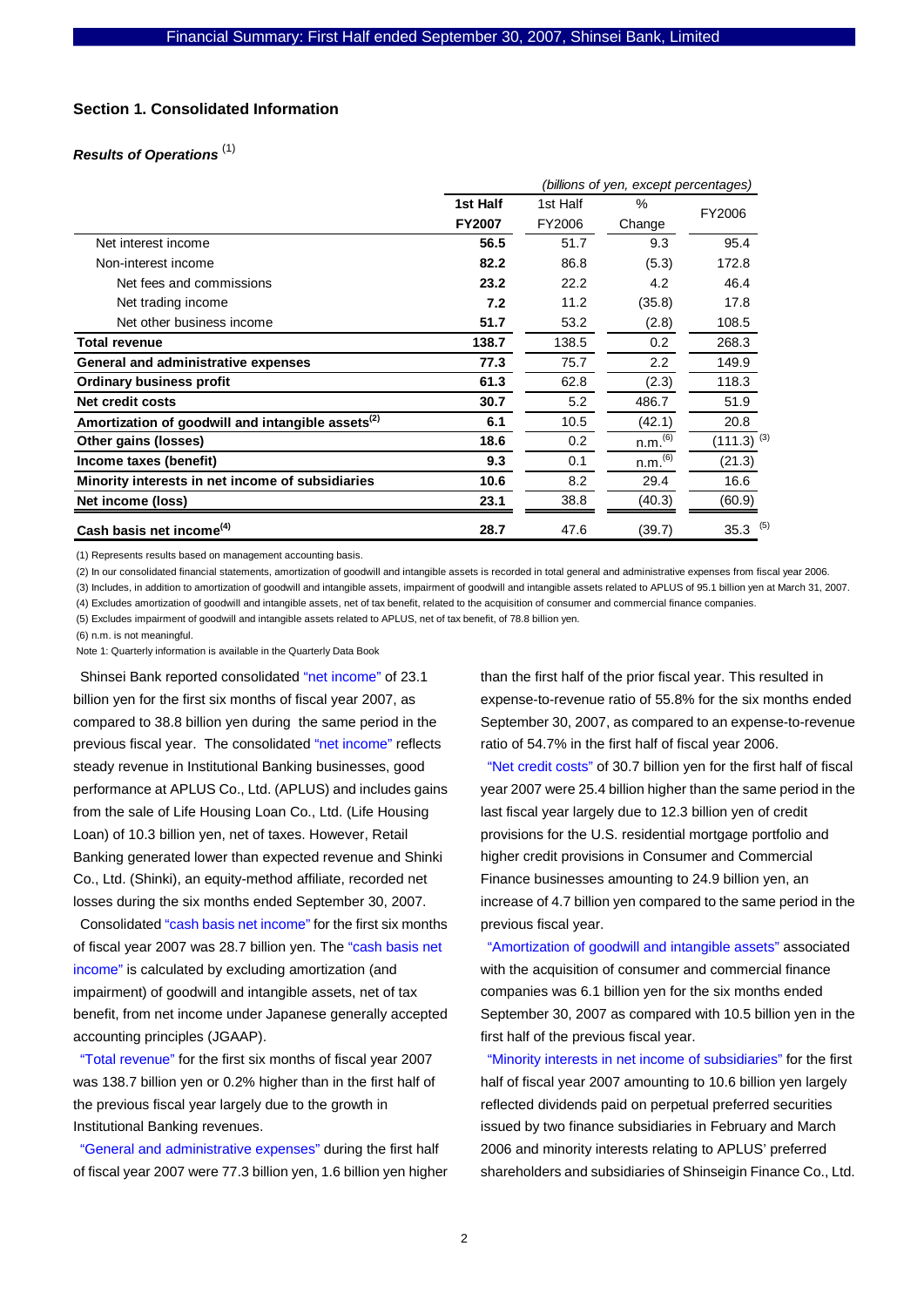#### *Interest-Earning Assets and Interest-Bearing Liabilities*

|                                                                                         |                    |       |                          | (billions of yen, except percentages) |        |                     |                          |       |                          |
|-----------------------------------------------------------------------------------------|--------------------|-------|--------------------------|---------------------------------------|--------|---------------------|--------------------------|-------|--------------------------|
|                                                                                         | 1st Half<br>FY2007 |       | 1st Half<br>FY2006       |                                       | FY2006 |                     |                          |       |                          |
|                                                                                         | Average            |       | Yield/rate               | Average                               |        | Yield/rate          | Average                  |       | Yield/rate               |
|                                                                                         | balance Interest   |       | (% )                     | balance Interest                      |        | (% )                | balance Interest         |       | (% )                     |
| Interest-earning assets $(1)$ :                                                         |                    |       |                          |                                       |        |                     |                          |       |                          |
| Loans and bills discounted                                                              | 5.235.4            | 84.3  | 3.22                     | 4,304.8                               | 59.2   | 2.74                | 4,613.4                  | 126.8 | 2.75                     |
| Leased assets and installment receivables (1)                                           | 781.4              | 27.2  | 6.98                     | 838.0                                 | 25.5   | 6.09                | 831.3                    | 51.1  | 6.15                     |
| <b>Securities</b>                                                                       | 1,991.3            | 20.5  | 2.07                     | 1,605.9                               | 16.8   | 2.09                | 1,750.6                  | 32.3  | 1.85                     |
| Other interest-earning assets (2)(3)                                                    | 821.8              | 6.5   | n.m. <sup>(5)</sup>      | 672.7                                 | 6.8    | n.m. <sup>(5)</sup> | 721.4                    | 13.6  | n.m. <sup>(5)</sup>      |
| Total revenue on interest-earning assets <sup>(1)</sup>                                 | 8,830.0            | 138.7 | 3.14                     | 7,421.6 108.5                         |        | 2.92                | 7,916.8                  | 223.9 | 2.83                     |
| Interest-bearing liabilities:                                                           |                    |       |                          |                                       |        |                     |                          |       |                          |
| Deposits, including negotiable certificates of deposit                                  | 5.549.7            | 22.9  | 0.83                     | 4,472.7                               | 13.6   | 0.61                | 4.834.0                  | 34.3  | 0.71                     |
| <b>Debentures</b>                                                                       | 693.1              | 1.5   | 0.45                     | 871.0                                 | 1.5    | 0.36                | 795.6                    | 3.0   | 0.38                     |
| Subordinated debt                                                                       | 472.7              | 7.9   | 3.34                     | 360.9                                 | 3.5    | 1.99                | 399.5                    | 9.8   | 2.47                     |
| Borrowed money and corporate bonds                                                      | 1,091.1            | 8.9   | 1.63                     | 1,127.2                               | 5.3    | 0.94                | 1,118.1                  | 11.8  | 1.06                     |
| Other interest-bearing liabilities <sup>(2)</sup>                                       | 1,060.1            | 13.6  | n.m. <sup>(5)</sup>      | 387.5                                 | 7.0    | n.m. <sup>(5)</sup> | 674.4                    | 18.2  | n.m. <sup>(5)</sup>      |
| Total expense on interest-bearing liabilities                                           | 8,866.9            | 54.9  | 1.24                     | 7,219.6                               | 31.2   | 0.86                | 7,821.8                  | 77.3  | 0.99                     |
| Non interest-bearing sources of funds:                                                  |                    |       |                          |                                       |        |                     |                          |       |                          |
| Non interest-bearing (assets) liabilities, net                                          | (686.0)            |       |                          | (598.7)                               |        |                     | (654.3)                  |       |                          |
| Total equity $-$ Minority interests in subsidiaries $(4)$                               | 649.0              |       |                          | 800.7                                 |        |                     | 749.4                    |       |                          |
| Total interest-bearing liabilities and                                                  |                    |       |                          |                                       |        |                     |                          |       |                          |
| non interest-bearing sources of funds                                                   | 8,830.0            |       |                          | 7,421.6                               |        |                     | 7,916.8                  |       |                          |
| Net interest margin <sup>(1)</sup>                                                      |                    |       | 1.90                     |                                       |        | 2.05                |                          |       | 1.84                     |
| Impact of non interest-bearing sources                                                  |                    |       | (0.01)                   |                                       |        | 0.02                |                          |       | 0.01                     |
| Net revenue/yield on interest-earning assets <sup>(1)</sup>                             |                    | 83.7  | 1.90                     |                                       | 77.3   | 2.08                |                          | 146.6 | 1.85                     |
| Reconciliation of total revenue on interest-earning<br>assets to total interest income: |                    |       |                          |                                       |        |                     |                          |       |                          |
| Total revenue on interest-earning assets                                                | 8.830.0            | 138.7 | 3.14                     | 7,421.6                               | 108.5  | 2.92                | 7,916.8                  | 223.9 | 2.83                     |
| Less: Income on leased assets and installment receivables                               | 781.4              | 27.2  | 6.98                     | 838.0                                 | 25.5   | 6.09                | 831.3                    | 51.1  | 6.15                     |
| Total interest income                                                                   | 8,048.5            | 111.4 | 2.77                     | 6,583.5                               | 82.9   | 2.51                | 7,085.5                  | 172.8 | 2.44                     |
| Total interest expense                                                                  |                    | 54.9  | $\overline{\phantom{a}}$ | $\overline{\phantom{a}}$              | 31.2   |                     | $\overline{\phantom{a}}$ | 77.3  | $\overline{\phantom{a}}$ |
| Net interest income                                                                     |                    | 56.5  | $\overline{\phantom{a}}$ | $\overline{a}$                        | 51.7   | ä,                  |                          | 95.4  | ä,                       |

(1) Includes leased assets and installment receivables and related yields.

(2) Other interest-earning assets and other interest-bearing liabilities include interest swaps and funding swaps.

(3) Represents average balance of other interest-earning assets after deducting average balance of non interest-bearing deposits.

(4) Represents a simple average of the balance at the end of the current period and the balance at the end of the previous period.

(5) n.m. is not meaningful.

Note 1: Quarterly information is available in the Quarterly Data Book

"Net revenue on interest-earning assets" includes net interest income as well as revenue earned on average balance of leased assets and installment receivables. The Bank considers income on leased assets and installment receivables to be a component of interest income, but JGAAP does not include income on leased assets and installment receivables in "net interest income". Under JGAAP, therefore, income on leased assets and installment receivables is included in "net other business income".

"Net revenue on interest-earning assets" for six months ended September 30, 2007 was 83.7 billion yen, an increase of 6.4 billion yen compared to the first half of the prior fiscal year. "Total revenue on interest-earning assets" increased by 30.2 billion yen and total interest expense increased by 23.7 billion yen in the first six months of fiscal year 2007, respectively, from the first half of the previous fiscal year. The "net yield on interest-earning assets" was 1.90% in the first half of fiscal year 2007, compared with 2.08% for the same period in the prior fiscal year but increased from "net yield on interest-earning assets" of 1.85% for fiscal year 2006.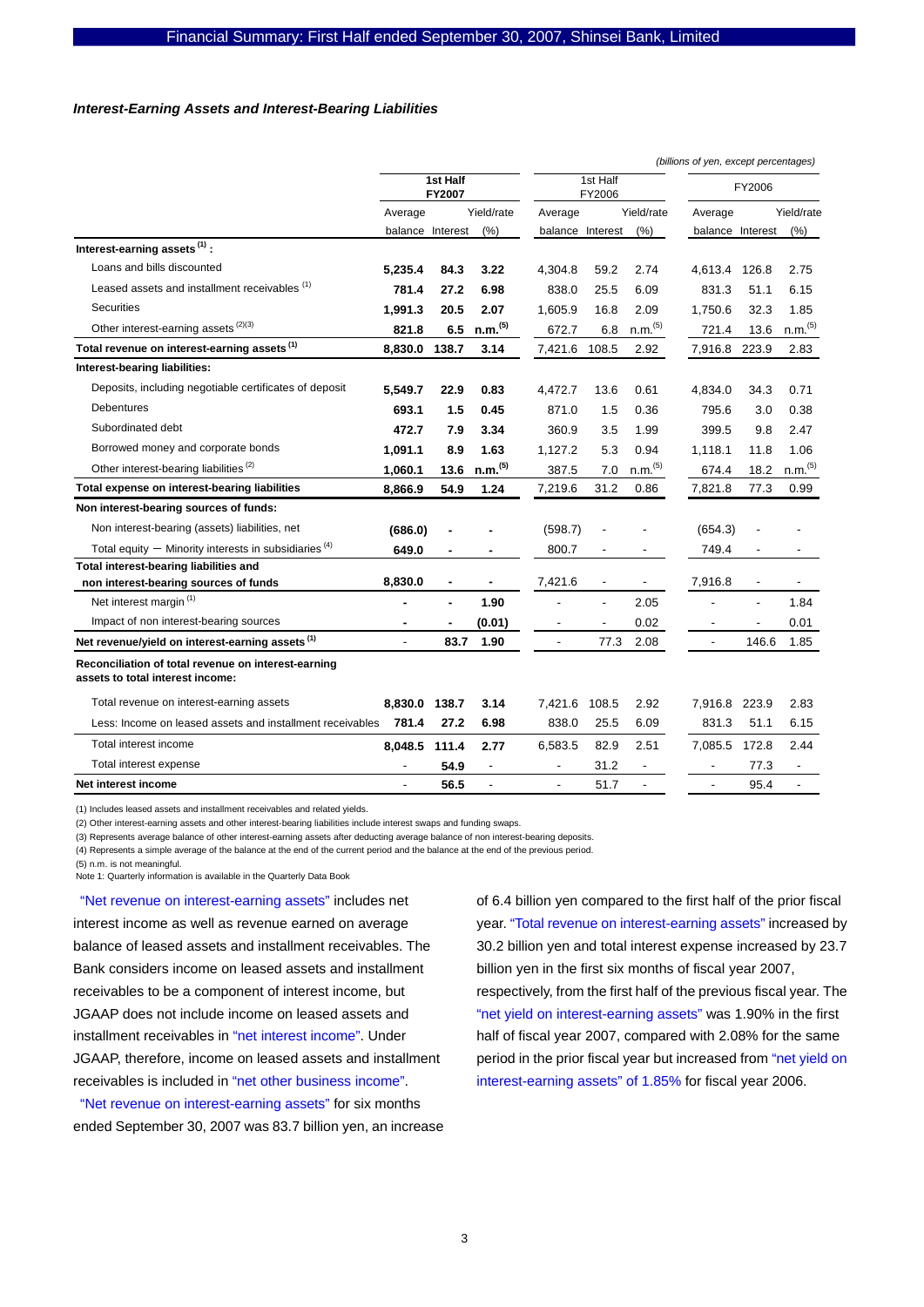#### *Analysis of Changes in Net Revenue on Interest-Earning Assets*

|                                                                                      | (billions of yen)        |       |               |
|--------------------------------------------------------------------------------------|--------------------------|-------|---------------|
|                                                                                      | Due to                   |       |               |
|                                                                                      | change in <sup>(1)</sup> |       |               |
| From the first half fiscal year 2006 to the first half fiscal year 2007              | Volume                   | Rate  | Net<br>Change |
| Increase (decrease) in interest revenue:                                             |                          |       |               |
| Loans and bills discounted                                                           | 12.8                     | 12.3  | 25.1          |
| Leased assets and installment receivables                                            | (1.7)                    | 3.4   | 1.6           |
| <b>Securities</b>                                                                    | 4.0                      | (0.2) | 3.7           |
| Other interest-earning assets                                                        | 1.5                      | (1.8) | (0.3)         |
| Total revenue on interest-earning assets                                             |                          |       | 30.2          |
| Increase (decrease) in interest expenses:                                            |                          |       |               |
| Deposits, including negotiable certificates of deposit                               | 3.2                      | 5.9   | 9.2           |
| <b>Debentures</b>                                                                    | (0.3)                    | 0.3   | 0.0           |
| Subordinated debt                                                                    | 1.1                      | 3.1   | 4.3           |
| Borrowed money and corporate bonds                                                   | (0.1)                    | 3.7   | 3.5           |
| Other interest-bearing liabilities                                                   | 12.2                     | (5.6) | 6.6           |
| Total expense on interest-bearing liabilities                                        |                          |       | 23.7          |
| Net increase in net revenue on interest-earning assets                               |                          |       | 6.4           |
| Reconciliation of total revenue on interest-earning assets to total interest income: |                          |       |               |
| Total revenue on interest-earning assets                                             |                          |       | 30.2          |
| Less: Income on leased assets and installment receivables                            |                          |       | 1.6           |
| Total interest income                                                                |                          |       | 28.5          |
| Total interest expenses                                                              |                          |       | 23.7          |
| Net increase in net interest income                                                  |                          |       | 4.7           |

(1) The changes in interest income and expense for each category are divided into the portion of change attributable to the variance in volume or rate for that category. The attribution of the volume variance is calculated by multiplying the change in volume by the previous year's rate. The attribution of the rate variance is calculated by multiplying the change in rate by the current year's balance.

The 30.2 billion yen increase in "total revenue on interest-earning assets" in the first half of fiscal year 2007 is attributable primarily to higher volume of and yield on loans and bills discounted. The increase in average balance of loans and bills discounted was primarily the result of an increase in demand for institutional loans and growth in retail housing loans.

The 23.7 billion yen increase in "total interest expense" was primarily due to the increased average rates on and increased average balances of deposits, negotiable certificates of deposit (NCD) and subordinated debt and an increase in other interest-bearing liabilities. The increase in deposits and NCD interest expense was primarily due to an increase in the average rates, which was at 0.83% for the first half of fiscal year 2007 that factored an interest rate increase in Japan, compared to 0.61% for the same period previous fiscal year and, to a lesser extent, an increase in the

average balance to 5,549.7 billion yen from 4,472.7 billion yen. The increase in subordinated debt interest expense was due to an increase in the average rates which were at 3.34% for the six months ended September 30, 2007 compared to 1.99% for the same period in the previous fiscal year. In addition, to a lesser extent, increase in average balance outstanding to 472.7 billion yen for the six months ended September 30, 2007 compared to 360.9 billion yen for same period in the previous fiscal year partly due to increases in subordinated debt related to the issuance of Sterling 400 million of Upper Tier 2 Perpetual Subordinated Notes in December 2006. The interest expense increase of 6.6 billion yen in "other interest-bearing liabilities" partly relates to funding through call money and interest and currency swap expenses associated with foreign currency-denominated and overseas transactions.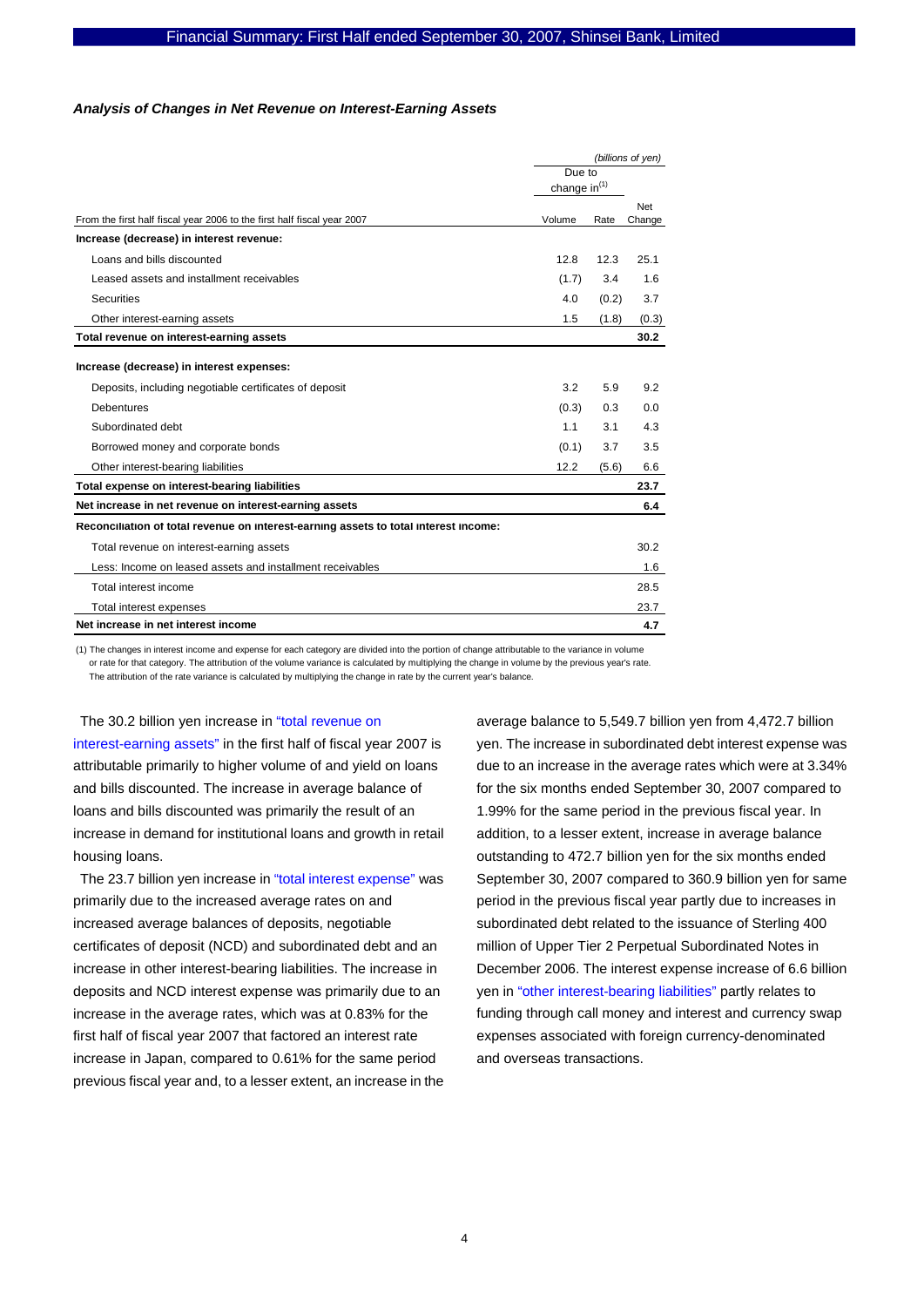#### *Non-Interest Income*

|                                                     | (billions of yen, except percentages) |        |        |  |
|-----------------------------------------------------|---------------------------------------|--------|--------|--|
|                                                     | 1st Half<br>%<br>1st Half             |        |        |  |
|                                                     | <b>FY2007</b>                         | FY2006 | Change |  |
| Net fees and commissions                            | 23.2                                  | 22.2   | 4.2    |  |
| Net trading income                                  | 7.2                                   | 11.2   | (35.8) |  |
| Net other business income                           | 51.7                                  | 53.2   | (2.8)  |  |
| Income on leased assets and installment receivables | 27.2                                  | 25.5   | 6.6    |  |
| <b>Total non-interest income</b>                    | 82.2                                  | 86.8   | (5.3)  |  |

"Total non-interest income" for the six months ended September 30, 2007 amounted to 82.2 billion yen, a decline of 4.5 billion yen or 5.3% compared to the first half of the previous fiscal year. This included revenue from fees and commissions, trading and other non-interest sources, including revenue from leased assets and installment receivables. For purposes of analysis of results of operations, "income on leased assets and installment receivables" is included in the discussion of "net revenue on interest-earning assets" because such income is considered to be similar in character to interest income.

"Net fees and commissions" mainly includes fees on non-recourse real estate finance, consumer and commercial finance loans and other financing products and commissions on sales of asset management products. "Net fees and commissions" of 23.2 billion yen were earned in the six months ended September 30, 2007, an increase of 0.9 billion yen compared to same period the previous year. Retail Banking's asset management business continues to grow with total fees of 5.7 billion yen during the first half of fiscal year 2007, an increase of 1.8 billion yen from the first half in the previous fiscal year.

"Net trading income" reflects revenues from customer-driven transactions as well as transactions undertaken for trading purposes. During first half of fiscal year 2007, "net trading income" was 7.2 billion yen, a decline of 4.0 billion yen from the same period in the previous fiscal year. The decline in the "net trading income" resulted mainly from a decrease in option income from 4.3 billion yen to 1.1 billion yen generated in connection with interest-linked structured deposits provided mainly to retail customers due to lower demand for the product.

"Net other business income" for the first half ended September 30, 2007 was 51.7 billion yen. This included income of 27.2 billion yen from the leased assets and installment receivables businesses of APLUS and Showa Leasing. Excluding such income, "net other business income" for the first half of fiscal year 2007 was at 24.5 billion yen, a decline of 3.1 billion yen from the same period in the previous fiscal year. The net other business includes, among other things, revenue associated with credit trading activities. During the six months ended September 30, 2007, this business generated total revenue of 12.7 billion yen, an increase of 2.5 billion yen compared to the same period in the prior fiscal year.

 The decline in "net other business income" includes approximately 7.0 billion yen for mark-down related to the U.S. residential mortgage portfolio and Shinsei Bank's equity in the non-consolidated net loss of Shinki, an equity-method affiliate, amounting to 6.8 billion yen, net of consolidation adjustments. The net loss of Shinki is 1.4 billion yen higher than the same period last fiscal year reflecting increased credit and grey zone reserves. In addition, upfront fees from currency-linked structured deposits provided to retail customers declined 1.2 billion yen from 3.6 billion yen to 2.4 billion yen.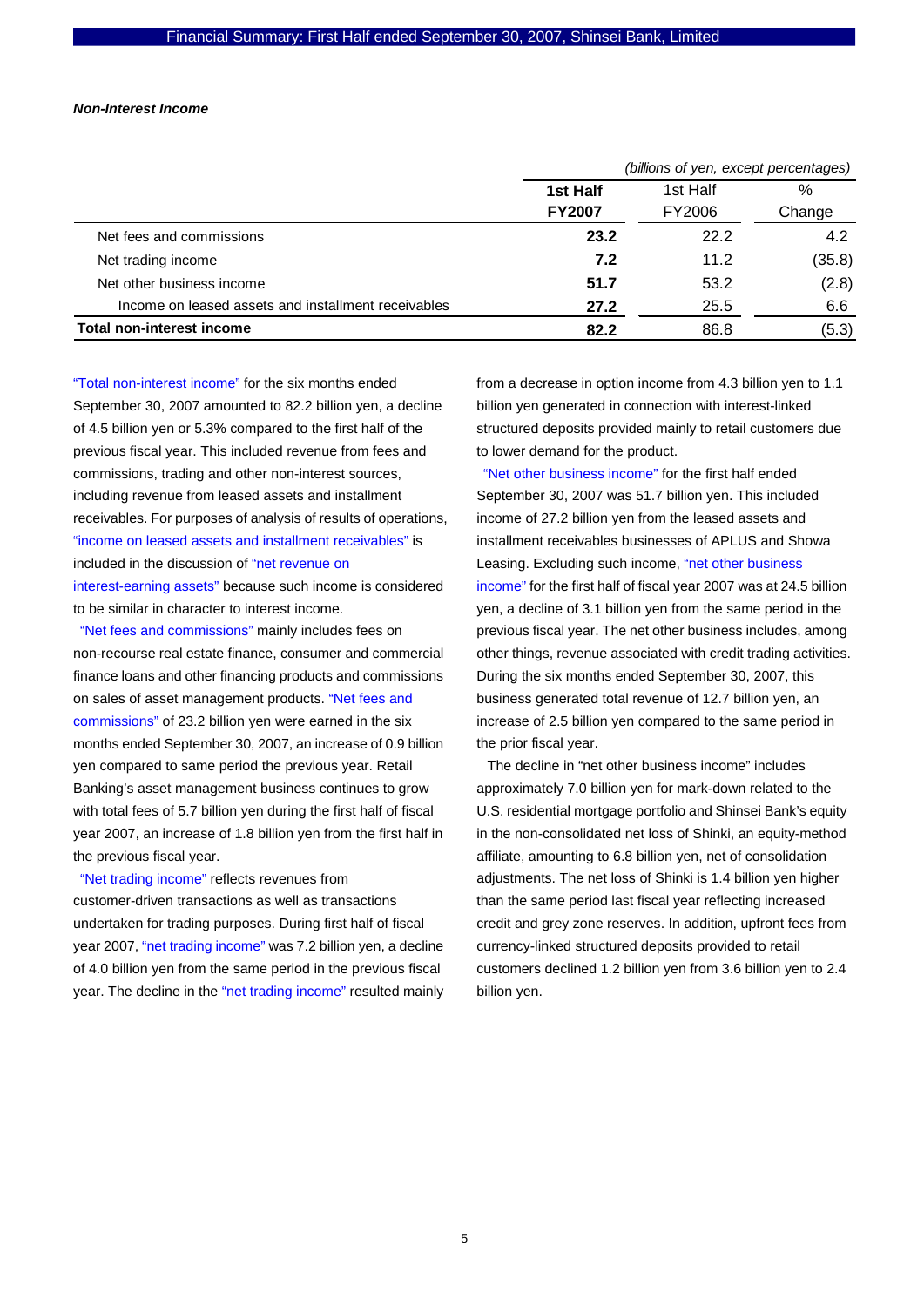#### *General and Administrative Expenses*

|                                                | (billions of yen, except percentages) |        |        |  |
|------------------------------------------------|---------------------------------------|--------|--------|--|
|                                                | 1st Half                              | %      |        |  |
|                                                | <b>FY2007</b>                         | FY2006 | Change |  |
| General and administrative expenses            | 77.3                                  | 75.7   | 2.2    |  |
| Personnel expenses                             | 32.4                                  | 31.8   | 1.6    |  |
| Premises expenses                              | 8.6                                   | 8.4    | 2.4    |  |
| Technology and data processing expenses        | 10.1                                  | 10.0   | 0.6    |  |
| Advertising expenses                           | 5.0                                   | 5.5    | (9.9)  |  |
| Consumption and property taxes                 | 4.2                                   | 3.8    | 8.8    |  |
| Deposit insurance premium                      | 1.7                                   | 1.4    | 21.0   |  |
| Other general and administrative expenses      | 15.1                                  | 14.4   | 5.3    |  |
| Amortization of goodwill and intangible assets | 6.1                                   | 10.5   | (42.1) |  |
| Total general and administrative expenses      | 83.4                                  | 86.2   | (3.2)  |  |

Note 1: Quarterly information is available in the Quarterly Data Book

"General and administrative expenses" of 77.3 billion in the first six months of fiscal year 2007 were 1.6 billion yen higher compared to same period in the previous fiscal year. Expenses required in the Institutional and Retail Banking businesses to support business growth were partly offset by continual expense rationalization and restructuring activities in APLUS. As a result, for the six months ended September 30, 2007, expense-to-revenue ratio was 55.8% as compared to an expense-to-revenue ratio of 54.7% in the first half of fiscal year 2006.

"Personnel expenses" of 32.4 billion yen were 0.5 billion yen higher than in the first half of the previous fiscal year. The increase was largely due to new employees hired in the Institutional Banking business to support its business expansion. This was partly offset by lower "personnel expense" in APLUS reflecting expense savings realized through a voluntary retirement program initiated in fiscal year 2006.

"Non-personnel expenses" were increased by 1.1 billion yen compared to the same period last year. The increase was largely related to customer-driven activities such as deposit insurance premium on retail deposits, consumption tax and other outsourcing expenses. The advertising expenses were 0.5 billion yen lower than the same period last fiscal year reflecting optimization of advertising activities in the Retail Banking business.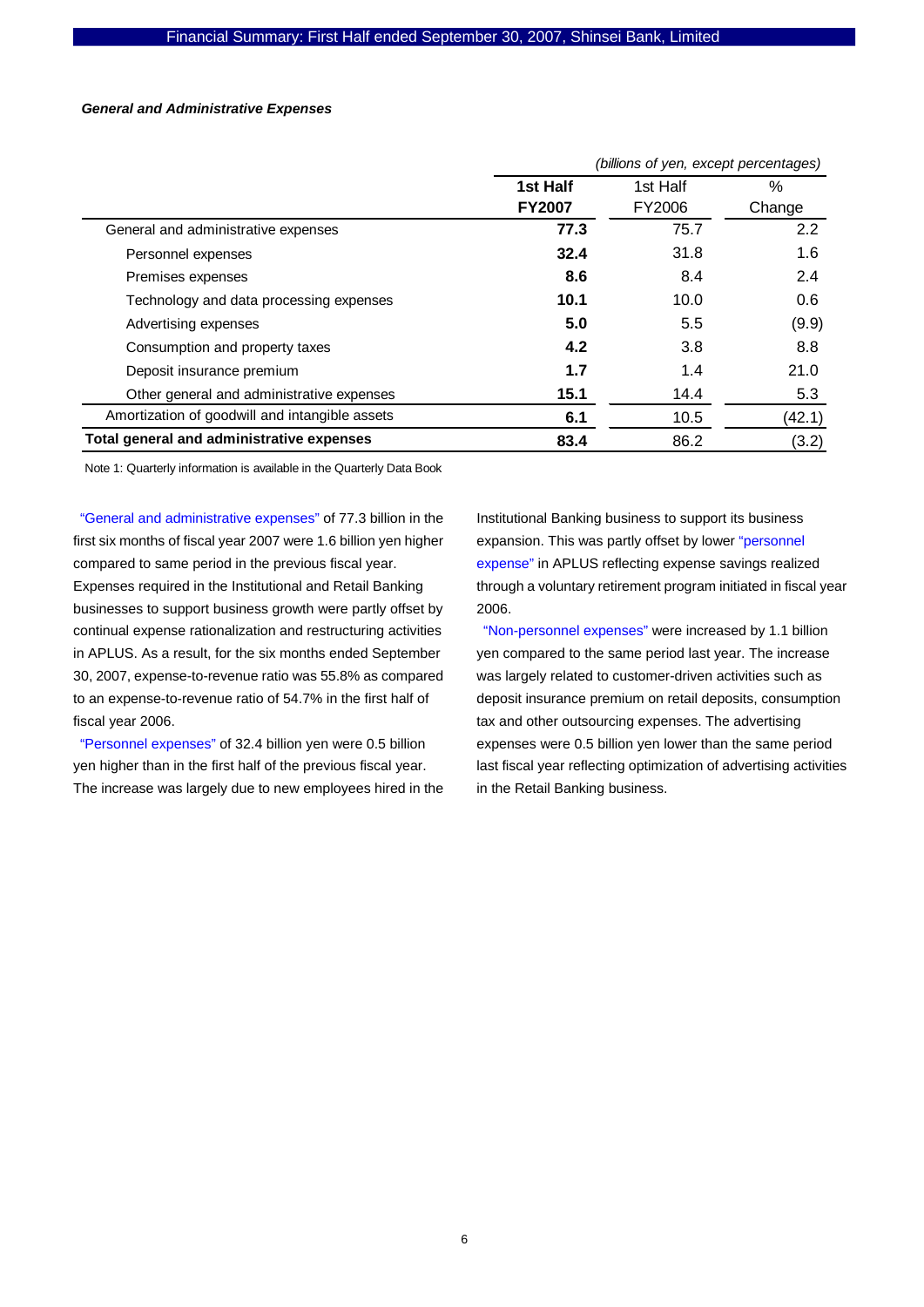#### *Major Balance Sheet Data*

|                                                       |          |          |        | (billions of yen, except percentages) |        |
|-------------------------------------------------------|----------|----------|--------|---------------------------------------|--------|
|                                                       | Sep 30   | Sep 30   | $\%$   | Mar <sub>31</sub>                     | %      |
|                                                       | 2007     | 2006     | Change | 2007                                  | Change |
| Monetary assets held in trust                         | 417.6    | 506.5    | (17.6) | 502.3                                 | (16.9) |
| <b>Securities</b>                                     | 2,368.5  | 1,771.7  | 33.7   | 1,854.6                               | 27.7   |
| Loans and bills discounted                            | 5,456.5  | 4,781.4  | 14.1   | 5,146.3                               | 6.0    |
| Other assets                                          | 1,018.4  | 844.1    | 20.6   | 870.3                                 | 17.0   |
| Installment receivables                               | 438.5    | 483.9    | (9.4)  | 440.8                                 | (0.5)  |
| Premises and equipment                                | 372.2    | 398.1    | (6.5)  | 382.4                                 | (2.7)  |
| Tangible leased assets                                | 284.4    | 309.2    | (8.0)  | 294.4                                 | (3.4)  |
| Intangible assets                                     | 238.8    | 351.0    | (32.0) | 244.1                                 | (2.2)  |
| Goodwill, net                                         | 154.1    | 219.4    | (29.8) | 158.0                                 | (2.5)  |
| Acquired intangible assets <sup>(1)</sup>             | 18.4     | 63.8     | (71.2) | 19.8                                  | (7.1)  |
| Intangible leased assets                              | 41.2     | 42.2     | (2.4)  | 41.9                                  | (1.7)  |
| Customers' liabilities for acceptances and guarantees | 725.5    | 789.4    | (8.1)  | 754.4                                 | (3.8)  |
| <b>Total assets</b>                                   | 12,423.4 | 10,433.6 | 19.1   | 10,837.6                              | 14.6   |
| Deposits and negotiable certificates of deposit       | 5,870.6  | 4,945.7  | 18.7   | 5,420.9                               | 8.3    |
| Debentures and corporate bonds                        | 1,119.3  | 1,059.5  | 5.6    | 1,103.7                               | 1.4    |
| Borrowed money                                        | 1,092.7  | 1,213.9  | (10.0) | 1,122.6                               | (2.7)  |
| Acceptances and guarantees                            | 725.5    | 789.4    | (8.1)  | 754.4                                 | (3.8)  |
| <b>Total liabilities</b>                              | 11,488.7 | 9,422.9  | 21.9   | 9,904.4                               | 16.0   |
| Total equity                                          | 934.6    | 1,010.7  | (7.5)  | 933.2                                 | 0.2    |

(1) Intangible assets recorded through APLUS and Showa Leasing acquisitions.

Note 1: Quarterly information is available in the Quarterly Data Book

Shinsei Bank's "loans and bills discounted" balance was 5,456.5 billion yen at the end of September 2007 as compared to 5,146.3 billion yen as at March 31, 2007. Loan growth, in the first half of fiscal year 2007, was largely achieved in corporate loans, non-recourse real estate finance and retail housing loans. Corporate loans increased 3.4% to 3,086.9 billion yen, non-recourse real estate finance balance increased 13.5% to 873.4 billion yen and loans to retail customers, including lending to high net worth individuals, grew 21.7% or 138.7 billion yen to 778.3 billion yen. The loan growth was partly offset by the absence of lending to Life Housing Loan's customers, following the sale of this subsidiary in fiscal year 2007, which amounted to 99.9 billion yen at March 31, 2007.

Shinsei Bank has been diversifying its funding base through deposits from retail customers. Total "deposits" increased 449.7 billion yen or 8.3% to 5,870.6 billion yen in the first half ended September 30, 2007. The retail deposits balance, including high net worth customers, totaled 3,563.9 billion yen at September 30, 2007, a decline of 9.8 billion yen compared to March 31, 2007. During the first half, 273.4 billion yen of yen-denominated fixed deposit matured which were issued 5 years ago and a portion of the matured deposit balances were reinvested in asset management products. Retail Banking represents 59.9% of the Bank's total funding through customer "deposits" and "debentures".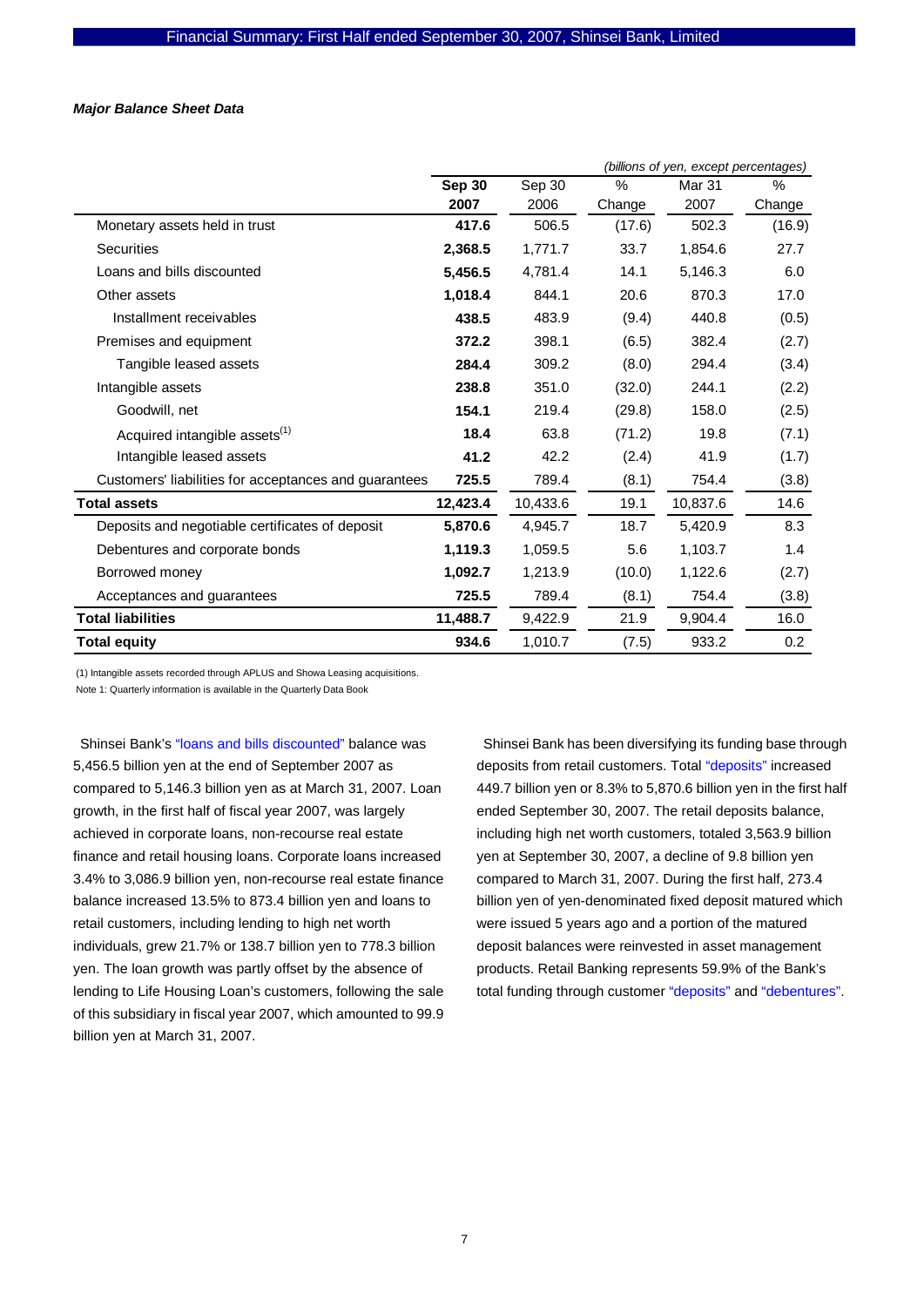#### *Risk Monitored Loans, Securities, Derivatives*

## **Risk-Monitored Loans (Consolidated)**

|                                           | (billions of yen, except percentages) |         |           |         |             |
|-------------------------------------------|---------------------------------------|---------|-----------|---------|-------------|
|                                           | Sep 30                                | Sep 30  | Change    | Mar 31  | Change      |
|                                           | 2007(a)                               | 2006(b) | (a) - (b) | 2007(c) | $(a) - (c)$ |
| Loans to bankrupt obligors                | 0.6                                   | 2.0     | (1.4)     | 1.7     | (1.1)       |
| Non-accrual delinguent loans              | 39.0                                  | 19.4    | 19.6      | 21.8    | 17.2        |
| Loans past due three months or more       | 9.9                                   | 4.1     | 5.8       | 4.7     | 5.2         |
| <b>Restructured loans</b>                 | 25.5                                  | 38.2    | (12.7)    | 36.4    | (10.9)      |
| Total (A)                                 | 75.2                                  | 63.8    | 11.4      | 64.8    | 10.4        |
| Loans and bills discounted (B)            | 5,456.5                               | 4,781.4 | 675.1     | 5,146.3 | 310.2       |
| $(A) / (B) \times 100$ (%)                | 1.38                                  | 1.34    | 0.04      | 1.26    | 0.12        |
| Reserve for credit losses (C)             | 141.7                                 | 133.8   | 7.9       | 147.2   | (5.5)       |
| Reserve ratios $(C) / (A) \times 100$ (%) | 188.43                                | 209.60  | (21.17)   | 227.23  | (38.80)     |

## **Securities (Consolidated)**

| As of September 30, 2007 (Unaudited) |       |                                      | (billions of yen)           |
|--------------------------------------|-------|--------------------------------------|-----------------------------|
|                                      |       | Net unrealized gain (loss) (a) - (b) |                             |
|                                      |       | Gross unrealized gains (a)           | Gross unrealized losses (b) |
| Equity securities (domestic)         | (0.1) | 2.1                                  | 2.2                         |
| Bonds (domestic)                     | (3.5) | 0.3                                  | 3.8                         |
| Other <sup>(1)</sup>                 | (0.2) | 11.8                                 | 12.1                        |
| <b>Total</b>                         | (3.9) | 14.3                                 | 18.3                        |
| As of September 30, 2006             |       |                                      | (billions of yen)           |
|                                      |       | Net unrealized gain (loss) (a) - (b) |                             |
|                                      |       | Gross unrealized gains (a)           | Gross unrealized losses (b) |
| Equity securities (domestic)         | 1.4   | 2.3                                  | 0.8                         |
| Bonds (domestic)                     | (3.0) | 0.3                                  | 3.3                         |
| Other $(1)$                          | 1.2   | 1.6                                  | 0.4                         |
| Total                                | (0.3) | 4.3                                  | 4.6                         |

(1) "Other" mainly consists of foreign securities.

## **Derivative Transactions Based on Hedge Accounting (Consolidated)**

| As of September 30, 2007               |                  |                          |                           | (billions of yen) |
|----------------------------------------|------------------|--------------------------|---------------------------|-------------------|
|                                        | Within 1<br>year | Over 1 year<br>vears     | and within 5 Over 5 years | Total             |
| Interest rate swap:                    |                  |                          |                           |                   |
| Receive fixed and pay floating         | 2.5              | 409.9                    | 273.3                     | 685.7             |
| Receive floating and pay fixed         | 13.6             | 305.7                    | 138.8                     | 458.1             |
| Receive floating and pay floating      | 0.5              | $\overline{\phantom{0}}$ |                           | 0.5               |
| <b>Total notional principal amount</b> | 16.6             | 715.6                    | 412.1                     | 1.144.4           |
| Currency swap:                         |                  |                          |                           |                   |
| Total notional principal amount        | 225.5            | 374.6                    | 433.3                     | 1,033.6           |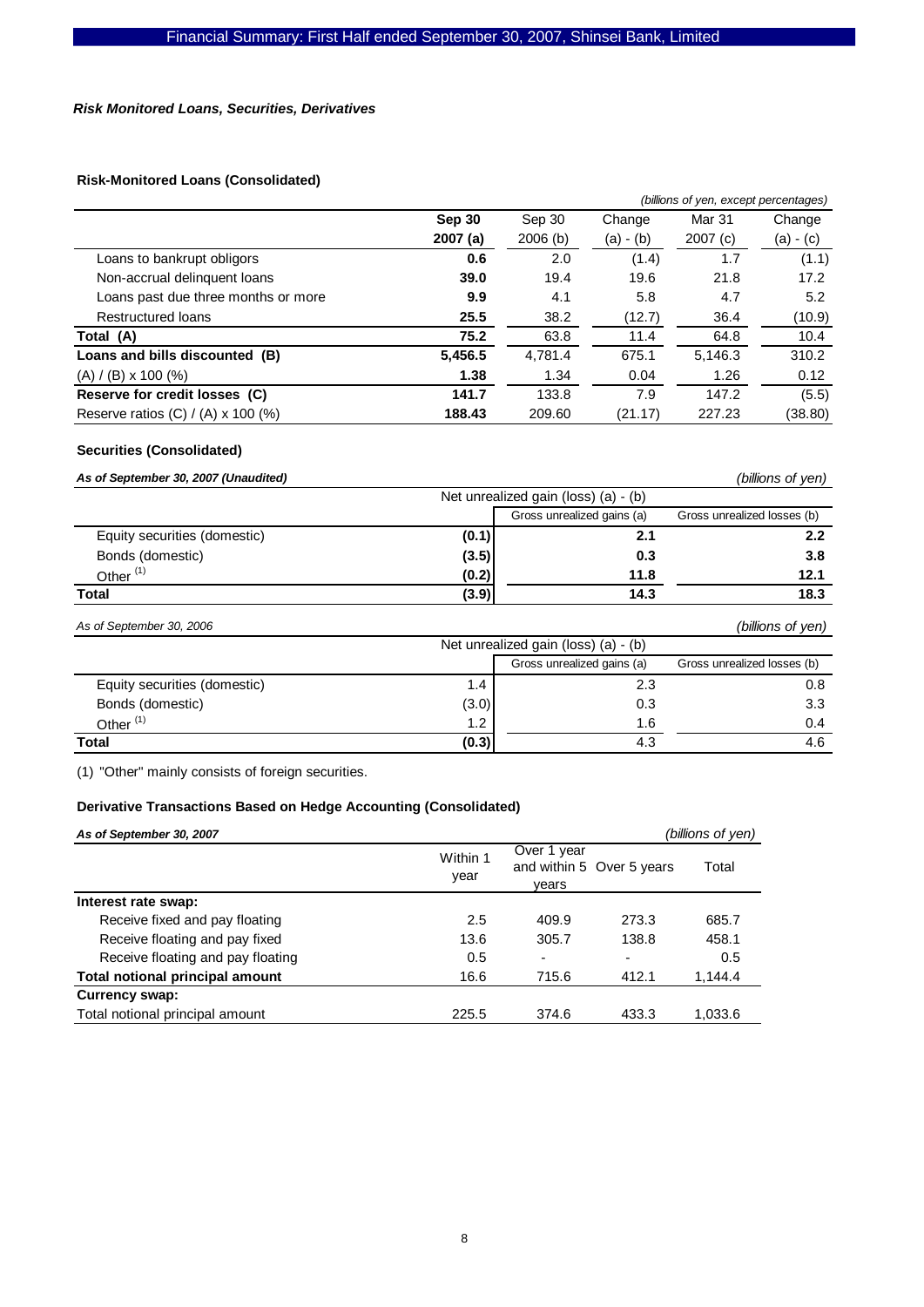#### *Financial Ratios*

|                                             | 1st Half               | 1st Half               | FY2006 |
|---------------------------------------------|------------------------|------------------------|--------|
|                                             | <b>FY2007</b>          | FY2006                 |        |
| Return on assets                            | $0.4\%$ <sup>(1)</sup> | $0.8\%$ <sup>(1)</sup> | (0.6)% |
| Return on equity (fully diluted)            | $7.2\%$ <sup>(1)</sup> | $9.7\%$ <sup>(1)</sup> | (8.1)% |
| Cash basis return on assets                 | $0.5\%$ <sup>(1)</sup> | 1.0% $(1)$             | 0.4%   |
| Cash basis return on equity (fully diluted) | $8.9\%$ <sup>(1)</sup> | 11.9% $(1)$            | 4.7%   |
| Expense-to-revenue ratio <sup>(2)(3)</sup>  | 55.8%                  | 54.7%                  | 55.9%  |

(1) Annualized basis.

(2) Management accounting basis.

(3) Expense denotes general and administrative expenses.

Note 1: Quarterly information is available in the Quarterly Data Book

#### (1)

# *Capital Adequacy Data*

|                               | Sep 30  | Sep 30  | Mar 31  |
|-------------------------------|---------|---------|---------|
|                               | 2007    | 2006    | 2007    |
| Basic items (Tier I)          | 647.6   | 646.8   | 620.8   |
| Supplementary items (Tier II) | 537.0   | 475.6   | 522.0   |
| Deduction                     | (131.0) | (73.4)  | (137.7) |
| Total capital                 | 1,053.5 | 1,049.0 | 1,005.0 |
| Risk assets                   | 8,494.1 | 7.782.7 | 7,652.0 |
| Capital adequacy ratio        | 12.4%   | 13.5%   | 13.1%   |
| Tier I capital ratio          | 7.6%    | 8.3%    | 8.1%    |

(1) Calculated by new standard (BaseI II, F-IRB) except Sep 30, 2006

Note 1: Consolidated total required capital is 652.4 billion yen as at September 30, 2007, and 633.5 billion yen as at March 31, 2007.

Note 2: Quarterly information is available in the Quarterly Data Book

A "Tier I capital ratio" of 7.6% and "capital adequacy ratio" of 12.4% as of September 30, 2007, on a Basel II basis, in line with Shinsei's corporate targets for maintaining strong capital ratios.

#### *Per Share Data*

|                         |                                               |                              |               |            | (yen, except percentages) |           |
|-------------------------|-----------------------------------------------|------------------------------|---------------|------------|---------------------------|-----------|
|                         |                                               | 1st Half                     | 1st Half      | $\%$       | FY2006                    | %         |
|                         |                                               | <b>FY2007</b>                | FY2006        | Change     |                           | Change    |
| Common equity           |                                               | 352.71                       | 383.20        | $(8.0\%)$  | 308.60                    | 14.3%     |
| Fully diluted equity    |                                               | 354.04                       | 411.58        | $(14.0\%)$ | 355.09                    | $(0.3\%)$ |
| Basic net income (loss) |                                               | 15.72                        | 27.19         | (42.2%)    | (45.92)                   |           |
| Diluted net income      |                                               | 12.72                        | 19.54         | $(34.9\%)$ | Note <sup>(1)</sup>       |           |
| Cash basis:             |                                               |                              |               |            |                           |           |
| Basic net income        |                                               | 19.57                        | 33.55         | (41.7%)    | 23.82                     |           |
| Diluted net income      |                                               | 15.77                        | 23.96         | $(34.2\%)$ | 18.41                     |           |
|                         | For calculation of per share data:            |                              |               |            |                           |           |
| Equity:                 | Number of common shares <sup>(2)</sup>        | 1,577,143,785 1,377,120,055  |               |            | 1,377,145,285             |           |
|                         | Fully diluted number of shares <sup>(2)</sup> | 1,846,272,673                | 1,812,055,676 |            | 1,811,061,968             |           |
| Net income:             | Number of common shares <sup>(3)</sup>        | 1,443,810,836  1,384,101,579 |               |            | 1,380,628,230             |           |
|                         | Fully diluted number of shares <sup>(3)</sup> | 1,821,783,261 1,988,114,411  |               |            | 1,917,803,242             |           |

(1) Reference information: Diluted net income (loss) for the fiscal year 2006 was (31.79) yen per share.

(2) Outstanding shares at the end of the respective periods.

(3) Weighted average number of outstanding shares during the respective period.

Note 1: Quarterly information is available in the Quarterly Data Book

"Diluted net income per share" for the six months ended September 30, 2006 was 12.72 yen. "Cash basis diluted net income per share" for the six months period of fiscal

year 2007 was 15.77 yen, a decrease of 34.2%, as compared to the same period last year.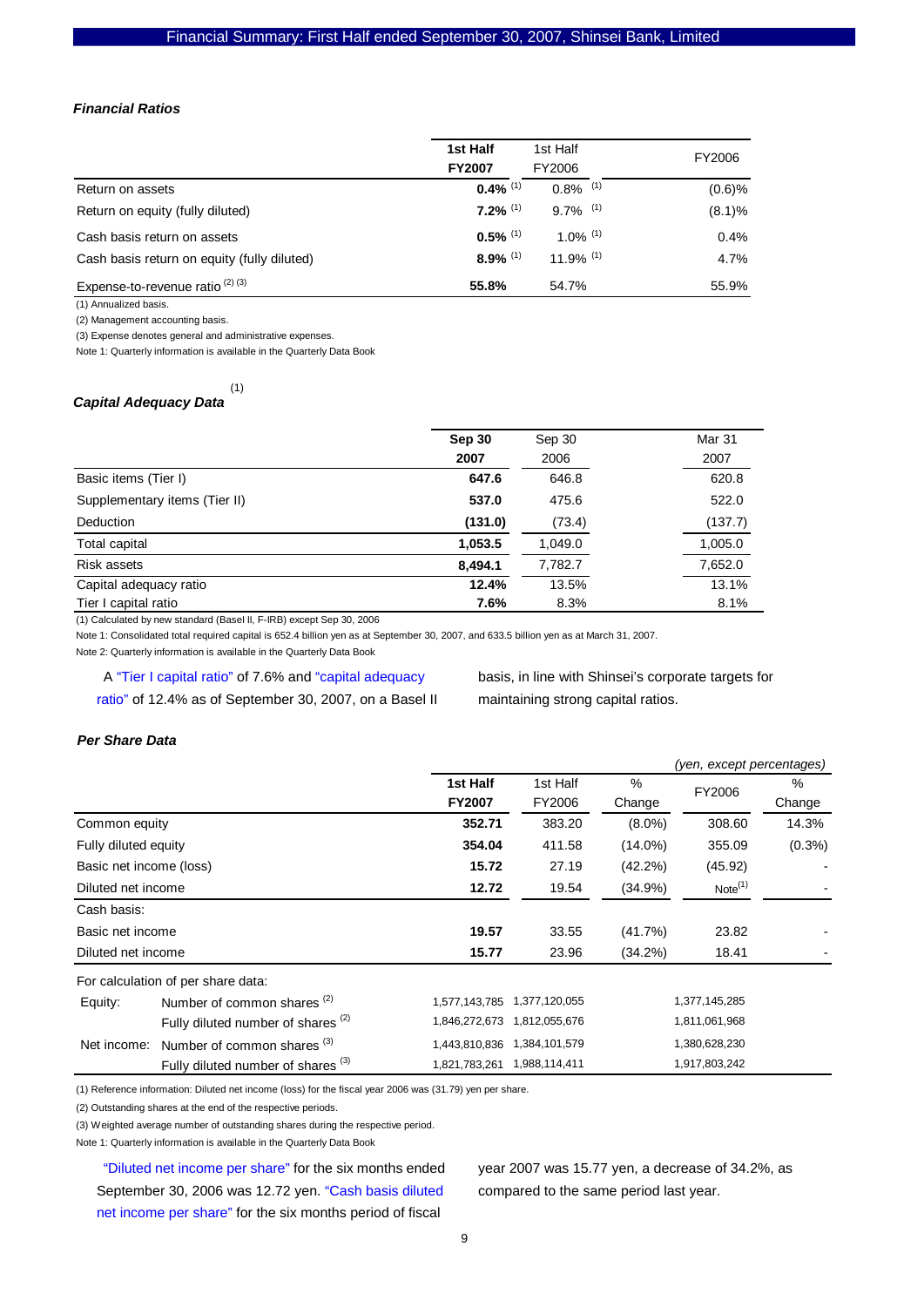#### *Business Lines Results*

|                                             |                          |                                          |                          |                                   | (billions of yen) |
|---------------------------------------------|--------------------------|------------------------------------------|--------------------------|-----------------------------------|-------------------|
| For the six months ended September 30, 2007 | Institutional<br>Banking | Consumer<br>and<br>Commercial<br>Finance | Retail<br><b>Banking</b> | ALM/<br>Corporate/<br>Other $(1)$ | Total             |
| Net interest income                         | 19.9                     | 20.1                                     | 9.8                      | 6.5                               | 56.5              |
| Non-interest income                         | 38.7                     | 36.3                                     | 8.2                      | (1.1)                             | 82.2              |
| <b>Total revenue</b>                        | 58.7                     | 56.4                                     | 18.0                     | 5.4                               | 138.7             |
| <b>General and administrative expenses</b>  | 25.9                     | 31.0                                     | 20.3                     | 0.1                               | 77.3              |
| <b>Ordinary business profit (loss)</b>      | 32.8                     | 25.4                                     | (2.2)                    | 5.3                               | 61.3              |
| Net credit costs                            | 4.1                      | 24.9                                     | 0.1                      | 1.5                               | 30.7              |
| Ordinary business profit (loss) after       |                          |                                          |                          |                                   |                   |
| net credit (recoveries) costs               | 28.6                     | 0.5                                      | (2.3)                    | 3.8                               | 30.6              |
|                                             |                          |                                          |                          |                                   | (billions of ven) |

|                          |                                          |                   |                                   | $\sim$ $\sim$ |
|--------------------------|------------------------------------------|-------------------|-----------------------------------|---------------|
| Institutional<br>Banking | Consumer<br>and<br>Commercial<br>Finance | Retail<br>Banking | ALM/<br>Corporate/<br>Other $(1)$ | Total         |
| 16.6                     | 23.2                                     | 8.7               | 3.1                               | 51.7          |
| 38.6                     | 37.4                                     | 10.8              | (0.1)                             | 86.8          |
| 55.2                     | 60.7                                     | 19.5              | 2.9                               | 138.5         |
| 21.9                     | 35.0                                     | 19.4              | (0.7)                             | 75.7          |
| 33.3                     | 25.7                                     | 0.1               | 3.6                               | 62.8          |
| (17.2)                   | 20.1                                     | 0.0               | 2.1                               | 5.2           |
| 50.5                     | 5.5                                      | 0.0               | 1.4                               | 57.5          |
|                          |                                          |                   |                                   |               |

(1) ALM/Corporate/Other largely includes results of corporate treasury activities, income from proprietary investments, corporate level expenses and credit costs. Note 1: Quarterly information is available in the Quarterly Data Book

Shinsei Bank's business model is based on three strategic pillars: Institutional Banking, Consumer and Commercial Finance (CCF) and Retail Banking. These three pillars cover a broad range of businesses and customer segments which provide the Bank with diversified revenues.

In the first six months ended September 30, 2007, "ordinary business profit after net credit costs" was 30.6 billion yen, 26.9 billion yen lower than the same period in the previous fiscal year largely due to12.3 billion yen of credit reserves for the U.S. residential mortgage portfolio, absence of

significant net credit recoveries in the Institutional Banking and higher net credit costs in CCF businesses.

Institutional Banking business posted steady revenues and APLUS made good progress during the first six months of fiscal year 2007. Retail Banking business experienced lower revenues mainly attributable to a decline in option income from structured deposits. Shinki recorded net losses to account for higher credit provisions and the so-called 'grey-zone" reserves.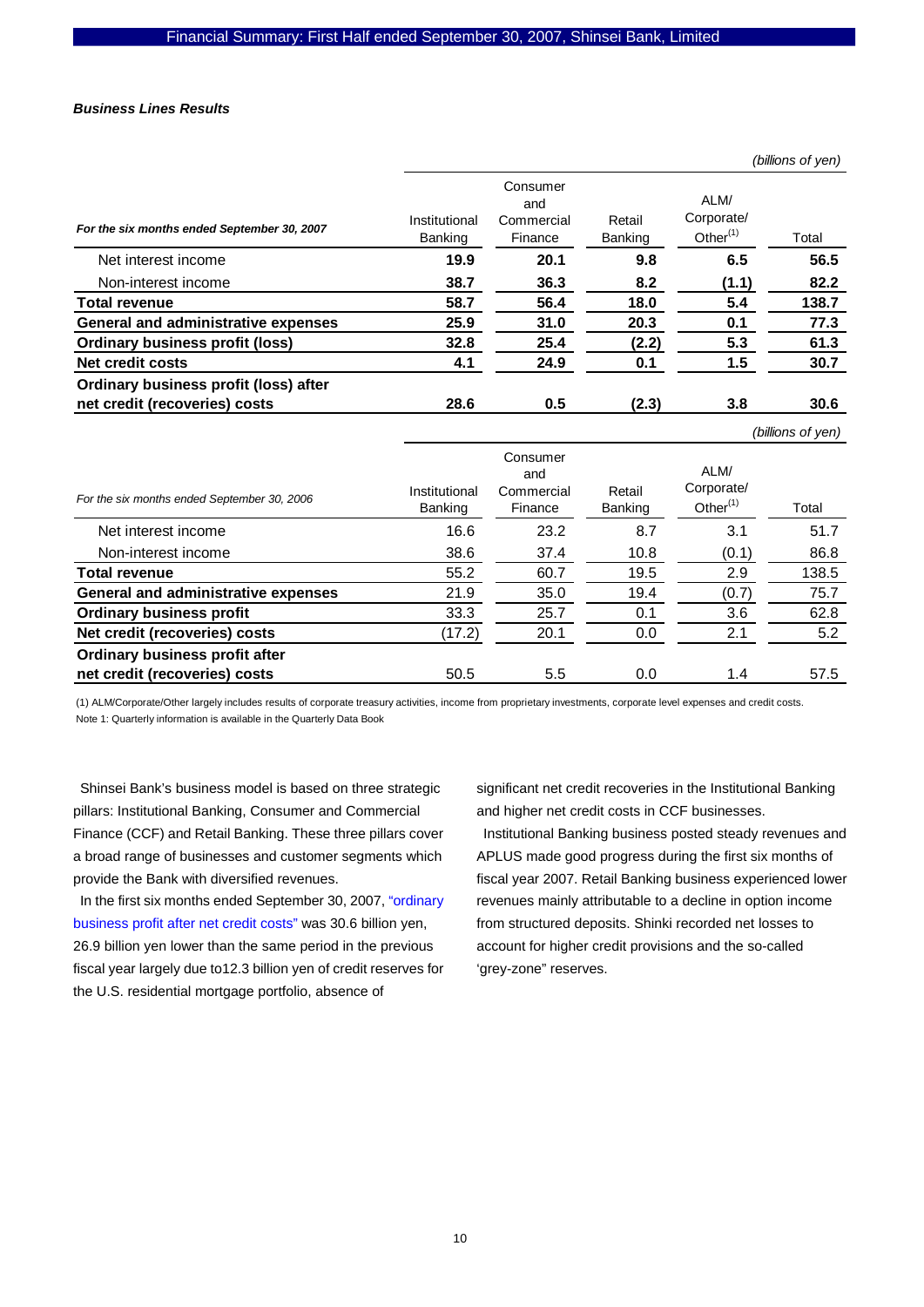#### *Institutional Banking*

|                                                 | (billions of yen, except percentages) |          |         |  |
|-------------------------------------------------|---------------------------------------|----------|---------|--|
|                                                 | 1st Half                              | 1st Half | $\%$    |  |
|                                                 | <b>FY2007</b>                         | FY2006   | Change  |  |
| Net interest income                             | 19.9                                  | 16.6     | 20.0    |  |
| Non-interest income                             | 38.7                                  | 38.6     | 0.4     |  |
| <b>Total revenue</b>                            | 58.7                                  | 55.2     | 6.3     |  |
| <b>General and administrative expenses</b>      | 25.9                                  | 21.9     | 18.0    |  |
| <b>Ordinary business profit</b>                 | 32.8                                  | 33.3     | (1.5)   |  |
| Net credit costs (recoveries)                   | 4.1                                   | (17.2)   | (124.0) |  |
| Ordinary business profit after net credit costs |                                       |          |         |  |
| (recoveries)                                    | 28.6                                  | 50.5     | (43.2)  |  |

Note 1: Quarterly information is available in the Quarterly Data Book

The Institutional Banking business positions itself as a hybrid commercial and investment bank that provides innovative solutions to institutional customers through an integrated team of relationship managers and product specialists. Revenue diversification ensures earnings stability in this business line. The business generated "total revenue" of 58.7 billion yen in the first six months of this fiscal year. This is 3.4 billion yen higher than the same period last year due to steady revenues across most Institutional Banking products. The business continued to see steady demand for corporate loans and increase in demand for non-recourse loans and ongoing growth in asset prices contributed to strong performance in credit trading business. The non-recourse real estate finance balance, both loans and bond structures, grew 140.3 billion yen to 1,062.5 billion yen in the six month period ended September 30, 2007. As a result, the business generated revenue of 9.5 billion yen as compared to 8.6 billion yen during the same period last fiscal year.

The business momentum in the credit trading business resulted in concluding 19 new transactions with aggregate investment amount of 41.1 billion yen and generating total revenues of 12.7 billion yen in the six months of fiscal year 2007, an increase of 2.5 billion compared to same period the previous year.

Institutional Banking business exposure to the U.S. residential mortgage aggregates to less than \$500 million. In the first half of fiscal year 2007, the business recorded additional mark-down/reserves amounting to approximately \$172 million (or approximately 19.8 billion yen) and now total cumulative mark-down/reserves relating to this portfolio aggregate to approximately \$189 million.

In the first half of this fiscal year, the "general and administrative expenses" were 25.9 billion yen, a 3.9 billion yen increase from the first half in the previous fiscal year. The increase was largely due to new employees hired in the business to support its business expansion. As a result, "ordinary business profit" for the first half of fiscal year 2007 was 32.8 billion yen, a decline of 0.4 billion yen, or 1.5%, as compared to the same period in the previous fiscal year. The expense-to-revenue ratio of this business was 44.1% for the six months ended September 30, 2007.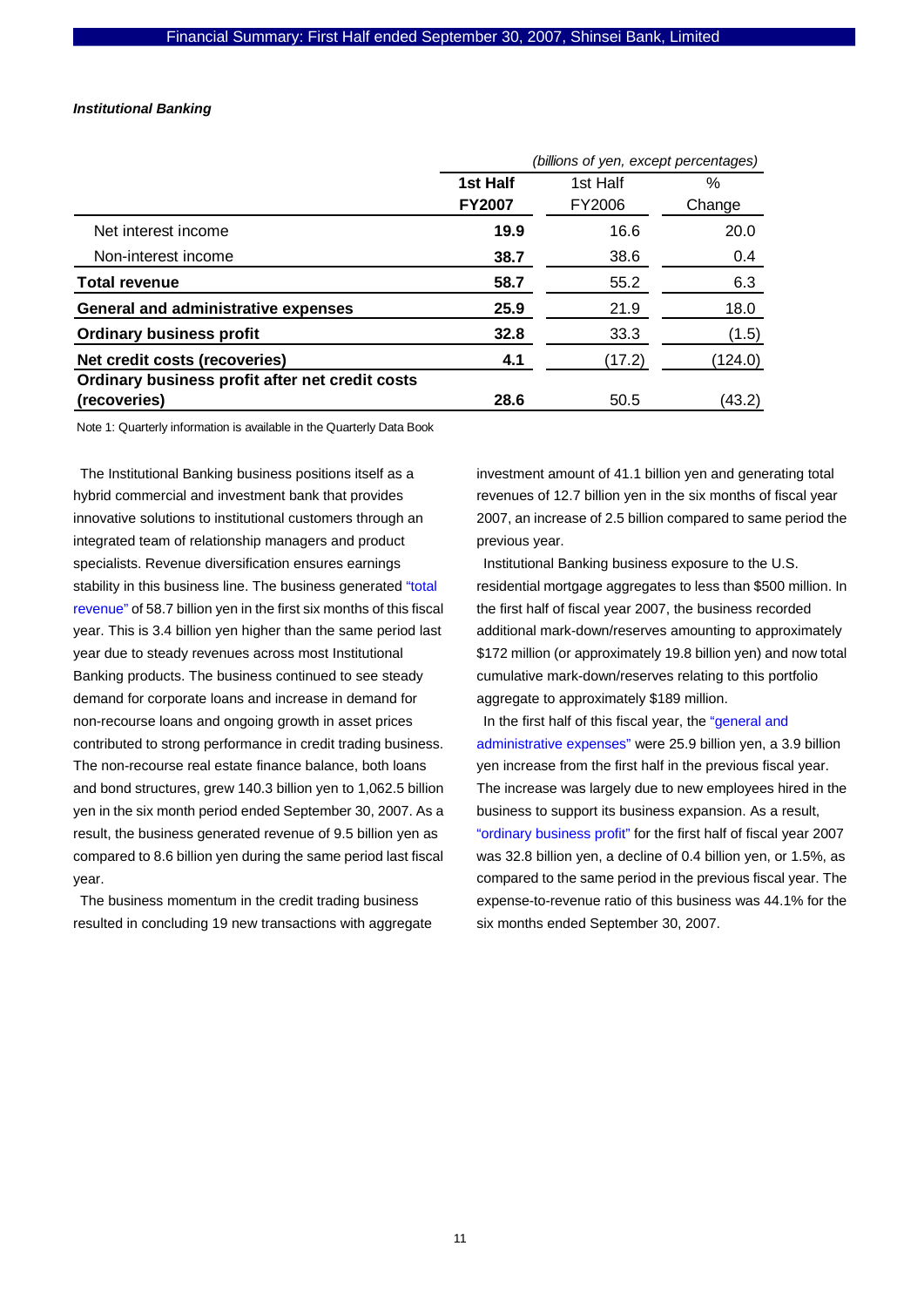## *Consumer and Commercial Finance*  (1)

|                                                  |              |                  |                                      | (billions of yen)                        |
|--------------------------------------------------|--------------|------------------|--------------------------------------|------------------------------------------|
| For the six months ended September 30, 2007      | <b>APLUS</b> | Showa<br>Leasing | Other<br>Subsidiaries <sup>(2)</sup> | Consumer<br>and<br>Commercial<br>Finance |
| Net interest income                              | 21.3         | (3.1)            | 2.0                                  | 20.1                                     |
| Non-interest income                              | 25.6         | 17.1             | (6.5)                                | 36.3                                     |
| <b>Total revenue</b>                             | 46.9         | 14.0             | (4.5)                                | 56.4                                     |
| <b>General and administrative expenses</b>       | 22.9         | 6.7              | 1.3                                  | 31.0                                     |
| <b>Ordinary business profit (loss)</b>           | 24.0         | 7.3              | (5.9)                                | 25.4                                     |
| <b>Net credit costs</b>                          | 19.8         | 2.9              | 2.0                                  | 24.9                                     |
| Ordinary business profit (loss) after net credit |              |                  |                                      |                                          |
| costs                                            | 4.2          | 4.3              | (8.0)                                | 0.5                                      |

|                                                                        |              |                  |                                      | $\sim$ $\sim$ $\sim$ $\sim$ $\sim$ $\sim$ $\sim$ |
|------------------------------------------------------------------------|--------------|------------------|--------------------------------------|--------------------------------------------------|
| For the six months ended September 30, 2006                            | <b>APLUS</b> | Showa<br>Leasing | Other<br>Subsidiaries <sup>(2)</sup> | Consumer<br>and<br>Commercial<br>Finance         |
| Net interest income                                                    | 21.4         | (1.9)            | 3.8                                  | 23.2                                             |
| Non-interest income                                                    | 26.8         | 15.4             | (4.7)                                | 37.4                                             |
| <b>Total revenue</b>                                                   | 48.2         | 13.4             | (0.9)                                | 60.7                                             |
| General and administrative expenses                                    | 27.6         | 5.5              | 1.8                                  | 35.0                                             |
| <b>Ordinary business profit (loss)</b>                                 | 20.6         | 7.9              | (2.8)                                | 25.7                                             |
| <b>Net credit costs</b>                                                | 17.5         | 1.4              | 1.2                                  | 20.1                                             |
| Ordinary business profit (loss) after net credit<br>(recoveries) costs | 3.0          | 6.4              | (4.0)                                | $5.5^{\circ}$                                    |

(1) Net of consolidation adjustments, if applicable.

(2) Includes Shinki, an affiliate, and unallocated CCF sub-group financials. Note 1: Quarterly information is available in the Quarterly Data Book

APLUS' business transformation initiatives in fiscal year 2006 have allowed it to return to profitability in the first half of this fiscal year. The overall financial performance of Showa Leasing Co., Ltd. (Showa Leasing) business remains in line with expectations while Shinki Co., Ltd.'s (Shinki) incurred net losses due to the continual impact of the legislative and market changes in the consumer finance industry in the last fiscal year.

In the six months ended September 30, 2007, the CCF business contributed "total revenue" of 56.4 billion yen, a decline of 4.2 billion yen, or 7.0%, as compared to first half in fiscal year 2006 and largely reflect a slow down in the momentum of consumer finance business due to the significant legislative and market changes in the industry in the last fiscal year. The revenue shortfall was largely offset by lower expenses in APLUS. As a result, the business generated ordinary business profit of 25.4 billion yen in the first half of fiscal year 2007, a marginal decline of 0.2 billion yen from the same period in the previous fiscal year. In the first half of fiscal year 2007, higher credit costs were necessitated due to the impact of the legislative and market changes in the consumer finance industry in December 2006. As a result, "ordinary business profit after credit costs" was 0.5 billion yen in the first six months ended September 30, 2007, a decline of 4.9 billion yen compared to the first half of fiscal year 2006.

*(billions of yen)*

APLUS' business transformation initiatives which began in January 2007 facilitated strong financial results in the first half of fiscal year 2007 with ordinary business profit after net credit costs of 4.2 billion yen. The business generated net income of 3.7 billion yen, on a standalone basis, including Zen-Nichi Shinpan Co., Ltd. (Zen-Nichi Shinpan) for the six months ended September 30, 2007. This represents 63.1% of the full fiscal year 2007 net income forecast of 6.0 billion yen.

Showa Leasing's business results were in line with expectations. The increase in "net credit costs " to 2.9 billion yen for the six months ended September 30, 2007 partly reflects harmonization of its credit reserving policy with that of the Bank. As a result, the business earned "ordinary business profit after credit costs", net of consolidation adjustments, of 4.3 billion yen during the first six months of fiscal year 2007.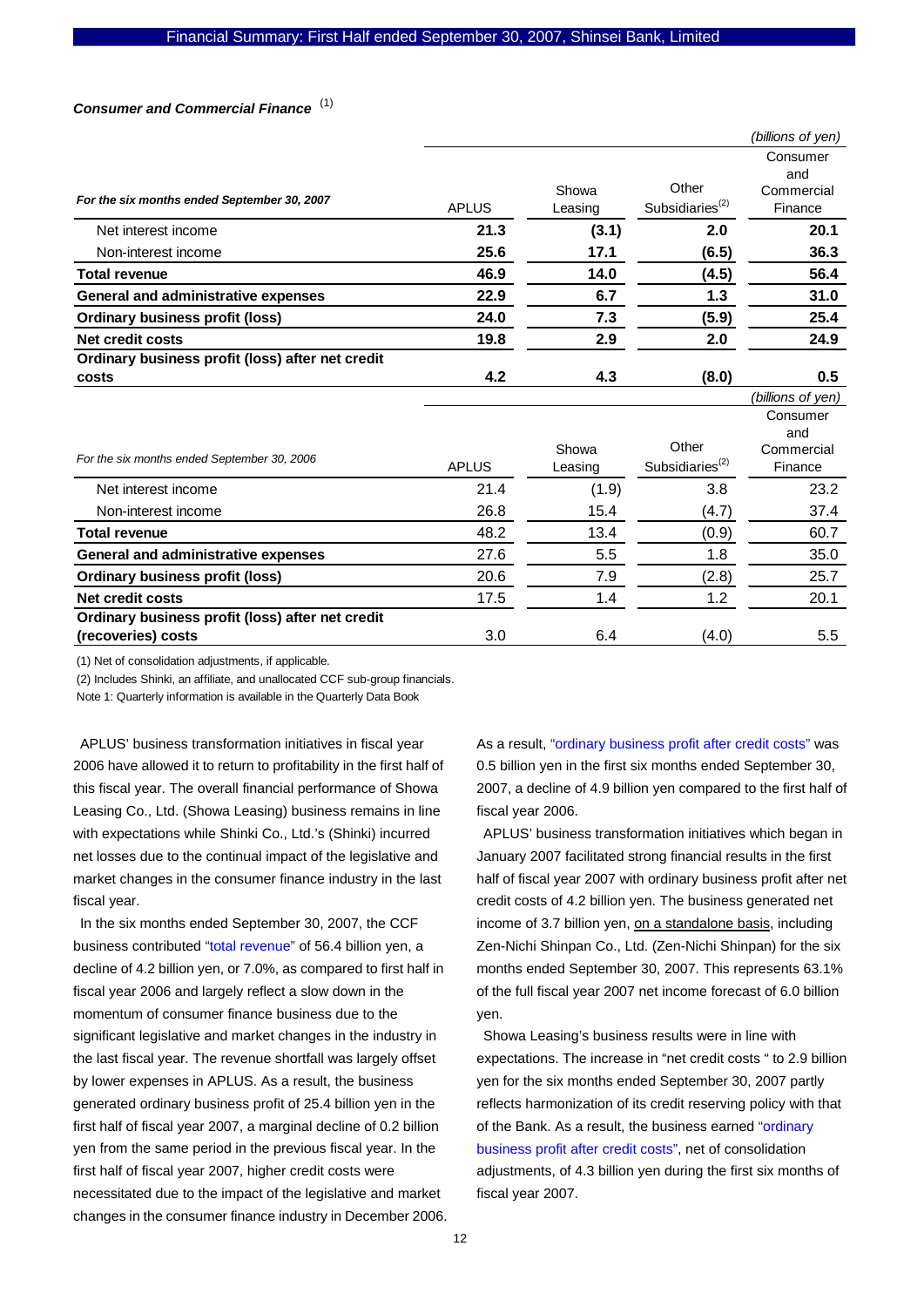Other subsidiaries financials mainly include Shinsei's equity in net income (loss) of Shinsei Bank's affiliate, Shinki, net of consolidation adjustments and its commercial finance subsidiary, Shinsei Property Finance Co., Ltd.

 During the first half of fiscal year 2007 Shinsei Bank's equity in the non-consolidated net loss of Shinki, an equity-method affiliate, amounted to 6.8 billion yen, net of consolidation adjustments. The net loss of Shinki is 1.4

billion yen higher than the same period last fiscal year reflecting higher credit provisions and grey zone reserves in Shinki.

APLUS related grey zone payments and write-off amounted to 2.5 billion yen. The business made new grey zone related provisions of 1.7 billion yen and as a result total grey zone provisions were at 9.4 billion yen as at September 30, 2007 as compared to 10.3 billion yen at March 31, 2007.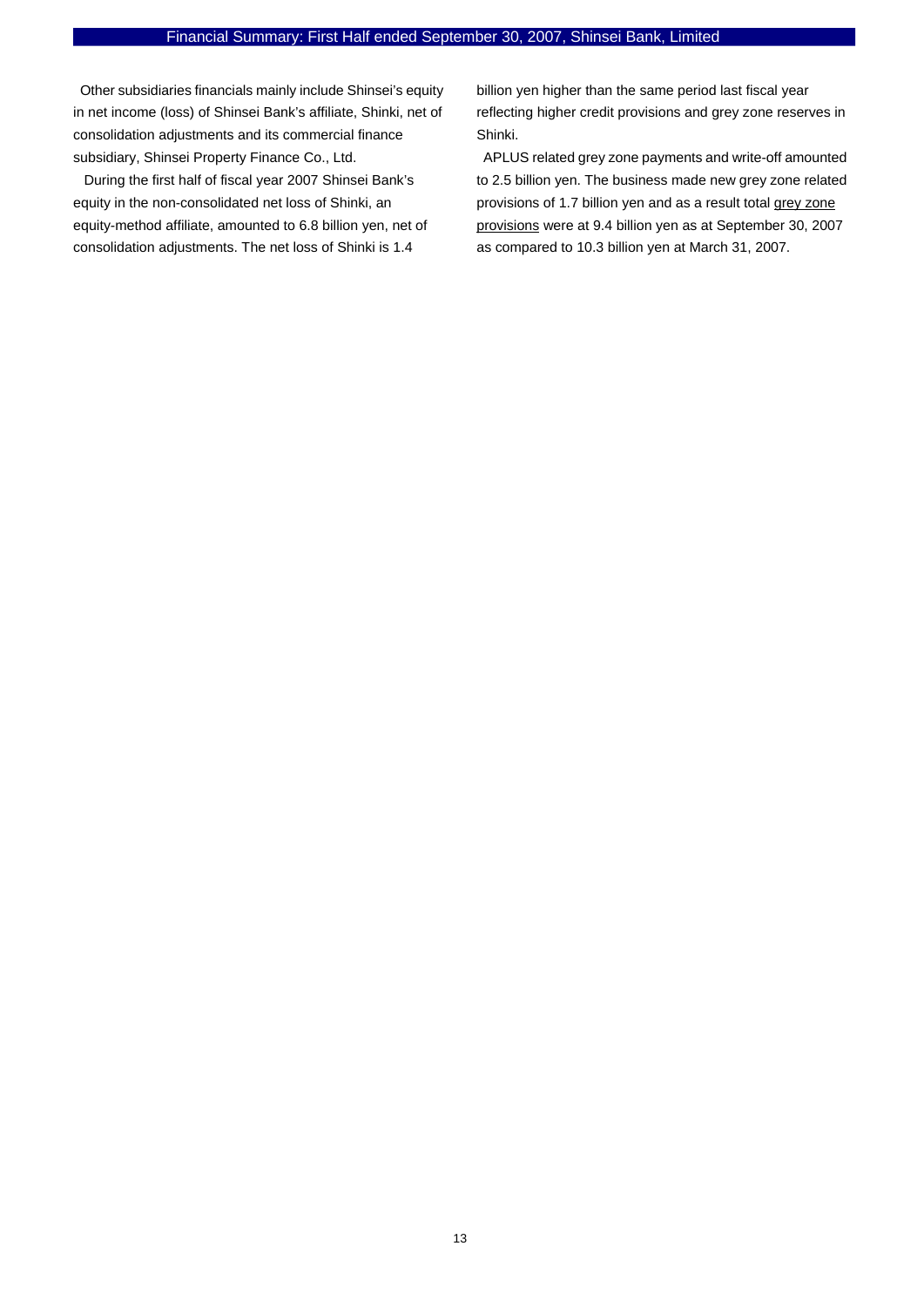#### *Retail Banking*

|                                            | (billions of yen, except percentages) |          |                       |  |
|--------------------------------------------|---------------------------------------|----------|-----------------------|--|
|                                            | 1st Half                              | 1st Half | $\%$                  |  |
|                                            | <b>FY2007</b>                         | FY2006   | Change                |  |
| Net interest income                        | 9.8                                   | 8.7      | 12.4                  |  |
| Non-interest income                        | 8.2                                   | 10.8     | (23.7)                |  |
| <b>Total revenue</b>                       | 18.0                                  | 19.5     | (7.6)                 |  |
| <b>General and administrative expenses</b> | 20.3                                  | 19.4     | 4.3                   |  |
| <b>Ordinary business profit (loss)</b>     | (2.2)                                 | 0.1      | n.m. <sup>(1)</sup>   |  |
| <b>Net credit costs</b>                    | 0.1                                   | 0.0      | 197.7                 |  |
| Ordinary business profit (loss) after      |                                       |          |                       |  |
| net credit costs                           | (2.3)                                 | 0.0      | $n.m.$ <sup>(1)</sup> |  |

(1) n.m. is not meaningful.

Note 1: Quarterly information is available in the Quarterly Data Book

The Retail Banking business continues to diversify its revenue mix and increase its customer base. Reliance on upfront option income from structured deposits has reduced substantially and only 19.9% of total revenue is earned from structured deposits' upfront fees as compared to 40.9% during the same period a year ago. In the six months ended September 30, 2007, the Retail Banking business added more than 107,000 new *PowerFlex* retail accounts and now has over two million retail accounts. Shinsei Bank considerably improved its ranking and reached second overall in the Nihon Keizai Shimbun's third survey of "Bank's Retail Strength" in July 2007 from twentieth position in last year's survey.

During the first six months of this fiscal year, "total revenue" was 18.0 billion yen as compared to 19.5 billion yen during the first half of the previous fiscal year. The main sources of revenue were interest income from retail deposits, fees from asset management products, income from structured deposits and fees and net interest income from loan products. The ability to successfully sell an increasingly wide range of products such as mutual funds and variable

annuities is contributing to more balanced and recurrent revenue growth. The decline in the revenue resulted mainly from a decrease in structured deposits related option income by 4.4 billion yen from 8.0 billion yen to 3.5 billion yen due to lower demand for structured deposits products. This was partly offset by 1.8 billion yen increase in revenue from asset management products from 3.8 billion yen to 5.7 billion yen for the six months ended September 30, 2007

Retail Banking incurred "general and administrative expenses" of 20.3 billion yen during the six month period, an increase of 0.8 billion yen, as compared to the first half in the previous fiscal year. Strict expense discipline in the business mitigated expense increase necessary to expand distribution channels and due to the growth of customer driven transactions. The business generated "ordinary business loss" of 2.2 billion yen for the six months of fiscal year 2007, as compared to "ordinary business profit" of 0.1 billion yen during the first half of the previous fiscal year.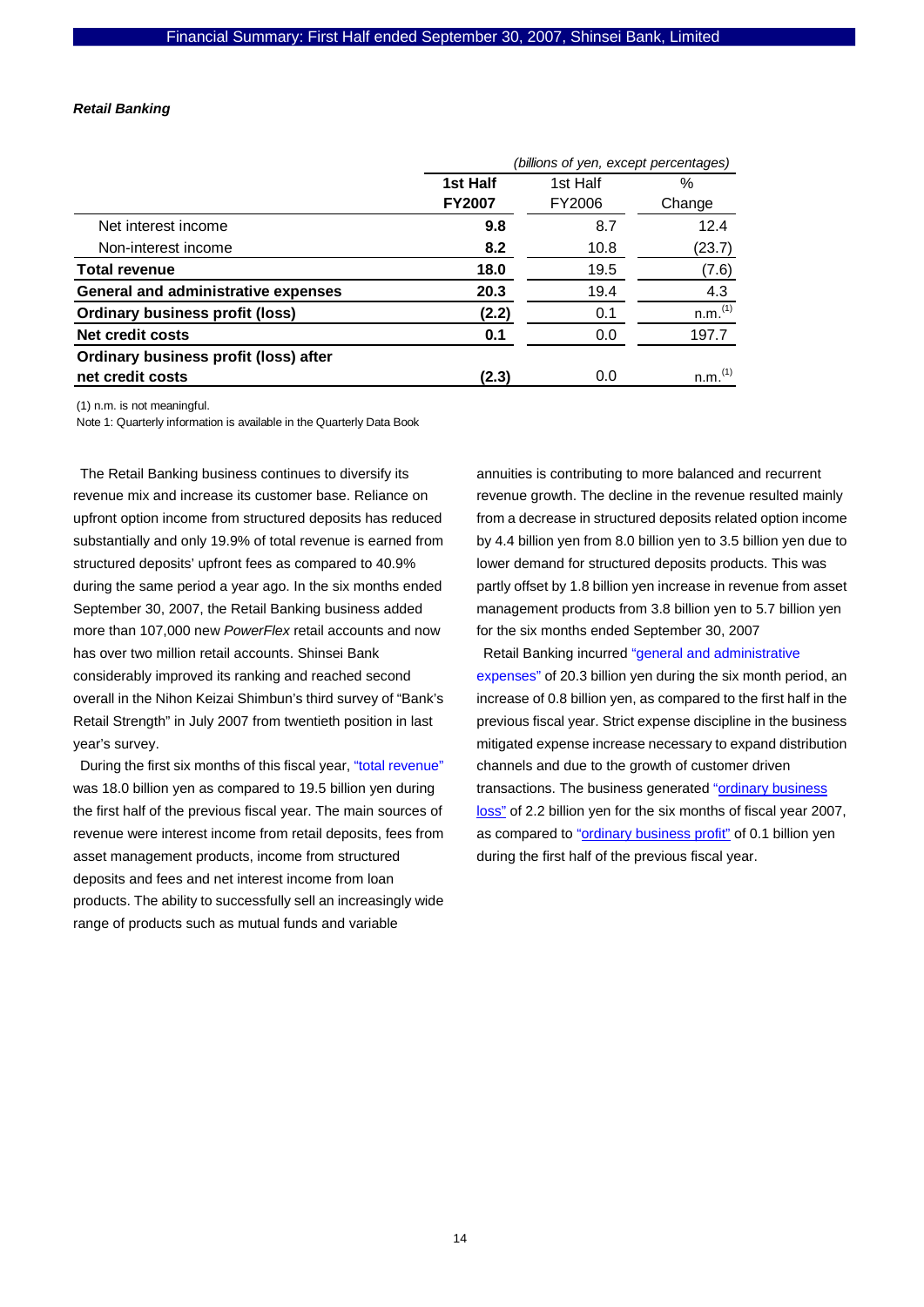#### Financial Summary: First Half ended September 30, 2007, Shinsei Bank, Limited

#### *Supplemental Cash Basis Financial Data and Reconciliation to Japanese GAAP Measures*  (1)

| For the first half fiscal year 2007 ended September 30, 2007<br>(billions of yen, except per share data and percentages) |                       |
|--------------------------------------------------------------------------------------------------------------------------|-----------------------|
| Amortization of goodwill and intangible assets:                                                                          |                       |
| Amortization of goodwill                                                                                                 | 4.7                   |
| Amortization of intangible assets                                                                                        | 1.3                   |
| Associated deferred tax liability                                                                                        | (0.5)                 |
| Total amortization of goodwill and intangible assets, net of tax benefit                                                 | 5.5                   |
| Reconciliation of net income to cash basis net income:                                                                   |                       |
| Net income                                                                                                               | 23.1                  |
| Amortization of goodwill and intangible assets, net of tax benefit                                                       | 5.5                   |
| Cash basis net income                                                                                                    | 28.7                  |
| Reconciliation of basic net income per share to cash basis basic net income per share:                                   |                       |
| Basic net income per share                                                                                               | 15.72                 |
| Effect of amortization of goodwill and intangible assets, net of tax benefit                                             | 3.84                  |
| Cash basis basic net income per share                                                                                    | 19.57                 |
| Reconciliation of fully diluted net income per share to cash basis fully diluted net income per share:                   |                       |
| Fully diluted net income per share                                                                                       | 12.72                 |
| Effect of amortization of goodwill and intangible assets, net of tax benefit                                             | 3.04                  |
| Cash basis fully diluted net income per share                                                                            | 15.77                 |
| Reconciliation of return on assets to cash basis return on assets:                                                       |                       |
| Return on assets                                                                                                         | $0.4^{(3)}$           |
| Effect of amortization of goodwill and intangible assets, net of tax benefit                                             | $0.1^{(3)}$           |
| Cash basis return on assets                                                                                              | $0.5$ <sup>(3)</sup>  |
| Reconciliation of return on equity to cash basis return on equity:                                                       |                       |
| Return on equity (fully diluted)                                                                                         | 7.2 $(3)$             |
| Effect of amortization of goodwill and intangible assets, net of tax benefit                                             | 1.7 $(3)$             |
| Cash basis return on equity (fully diluted)                                                                              | $8.9^{-(3)}$          |
| Reconciliation of return on equity to return on tangible equity:                                                         |                       |
| Return on equity (fully diluted)                                                                                         | $7.2^{(3)}$           |
| Effect of goodwill and intangible assets <sup>(2)</sup>                                                                  | 4.8 $(3)$             |
| Return on tangible equity (fully diluted)                                                                                | $12.0$ <sup>(3)</sup> |

(1) Reflects adjustments of goodwill and intangible assets associated with the acquisition of consumer and commercial finance companies.

(2) Net income excludes amortization of goodwill and intangible assets, net of tax benefit. Average shareholders' equity excludes

goodwill and intangible assets, net of associated deferred tax liability.

(3) Annualized basis.

#### *Consolidated Earnings Forecast*

|                   |                 | (billions of yen)                    |
|-------------------|-----------------|--------------------------------------|
|                   |                 | Fiscal year ending Fiscal year ended |
|                   | Mar. 2008       | Mar. 2007                            |
|                   | (FY2007)        | (FY2006)                             |
|                   | <b>Forecast</b> | Actual                               |
| Net income (loss) | 62.0            | (60.9)                               |

Note 1: Dividend information is stated in *Non-Consolidated Earnings Forecast*

Above forecasts are based on current assumptions of future events and trends, which may be incorrect. Actual results may differ materially from those in the statements as a results of various factors.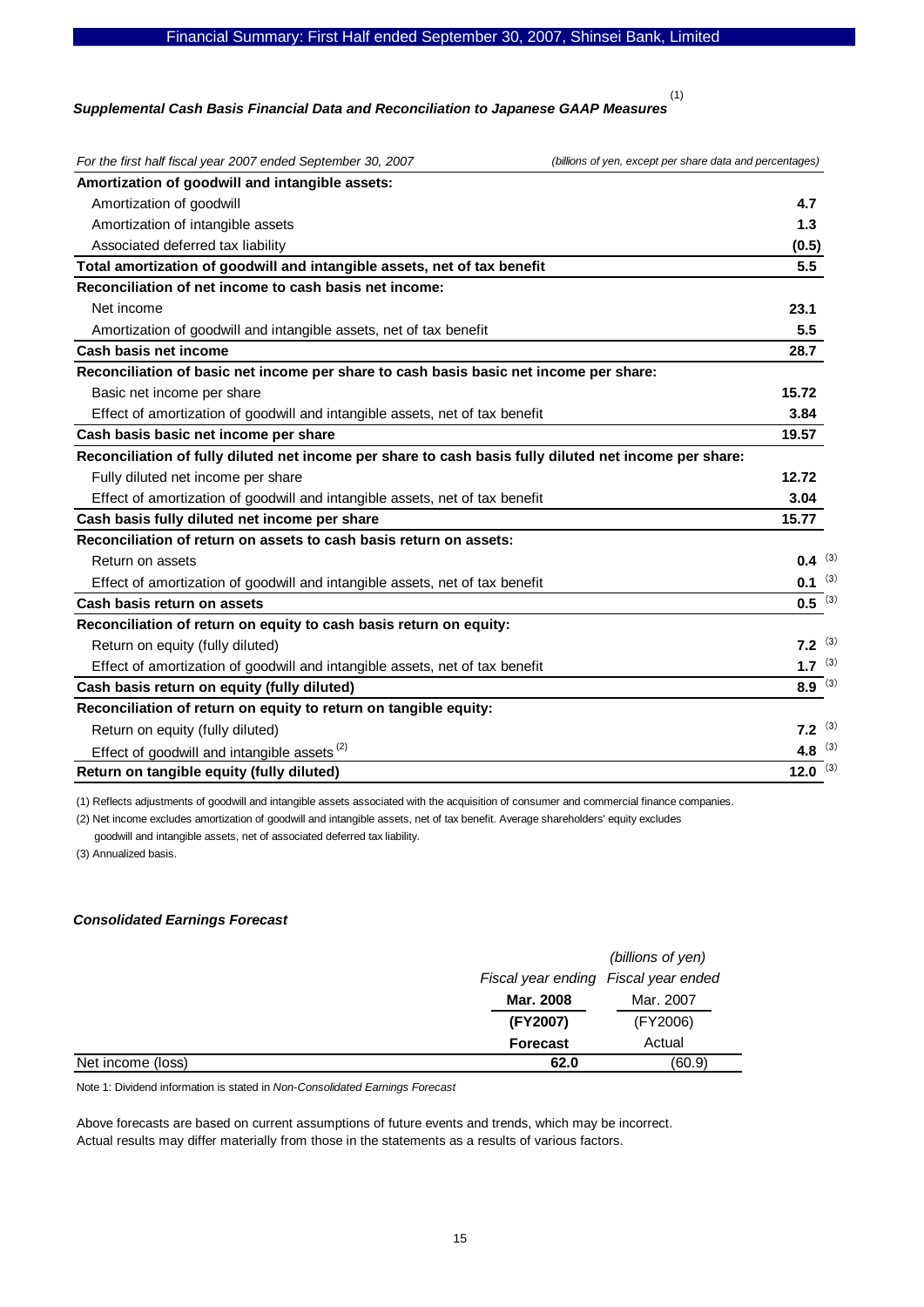## *Interim Consolidated Statements of Operations (Unaudited)*

|                                                                          |               |          |           | (millions of yen, except percentages) |                   |
|--------------------------------------------------------------------------|---------------|----------|-----------|---------------------------------------|-------------------|
|                                                                          | 1st Half      | 1st Half | Change    |                                       | FY2006            |
|                                                                          | <b>FY2007</b> | FY2006   | Amount    | $\%$                                  |                   |
| Total interest income                                                    | 111,494       | 82,946   | 28,548    | 34.4                                  | 172,818           |
| Interest on loans and bills discounted                                   | 84,345        | 59,240   | 25,105    | 42.4                                  | 126,815           |
| Interest and dividends on securities                                     | 20,597        | 16,811   | 3,786     | 22.5                                  | 32,309            |
| Other interest income                                                    | 6,551         | 6,894    | (343)     | (5.0)                                 | 13,693            |
| Fees and commissions income                                              | 35,164        | 34,075   | 1,089     | 3.2                                   | 70,858            |
| Trading profits                                                          | 7,271         | 11,429   | (4, 158)  | (36.4)                                | 18,128            |
| Other business income                                                    | 133,748       | 138,202  | (4, 454)  | (3.2)                                 | 271,274           |
| Other ordinary income                                                    | 18,013        | 16,461   | 1,552     | 9.4                                   | 26,935            |
| <b>Ordinary income</b>                                                   | 305,692       | 283,113  | 22,579    | 8.0                                   | 560,016           |
| Total interest expenses                                                  | 54,981        | 31,228   | 23,753    | 76.1                                  | 77,322            |
| Interest on deposits                                                     | 21,156        | 13,417   | 7,739     | 57.7                                  | 33,164            |
| Interest on debentures                                                   | 1,569         | 1,556    | 13        | 0.8                                   | 3,006             |
| Interest on borrowings                                                   | 8,929         | 4,862    | 4,067     | 83.6                                  | 11,312            |
| Other interest expenses                                                  | 23,326        | 11,392   | 11,934    | 104.8                                 | 29,838            |
| Fees and commissions expenses                                            | 11,974        | 11,808   | 166       | 1.4                                   | 24,409            |
| <b>Trading losses</b>                                                    | 37            | 156      | (119)     | (76.3)                                | 319               |
| Other business expenses                                                  | 91,311        | 93,370   | (2,059)   | (2.2)                                 | 183,117           |
| Total general and administrative expenses                                | 83,576        | 86,454   | (2,878)   | (3.3)                                 | 171,034           |
| General and administrative expenses                                      | 77,468        | 75,913   | 1,555     | 2.0                                   | 150,233           |
| Amortization of goodwill                                                 | 4,748         | 6,246    | (1,498)   | (24.0)                                | 12,507            |
| Amortization of intangible assets                                        | 1,358         | 4,294    | (2,936)   | (68.4)                                | 8,293             |
| Other ordinary expenses                                                  | 40,896        | 14,192   | 26,704    | 188.2                                 | 80,641            |
| Provision of reserve for loan losses                                     | 29,272        | 4,034    | 25,238    | 625.6                                 | 48,427            |
| Others                                                                   | 11,623        | 10,158   | 1,465     | 14.4                                  | 32,213            |
| <b>Ordinary expenses</b>                                                 | 282,777       | 237,212  | 45,565    | 19.2                                  | 536,843           |
| Net ordinary income                                                      | 22,914        | 45,901   | (22, 987) | (50.1)                                | 23,172            |
| Special gains                                                            | 21,622        | 2,776    | 18,846    | 678.9                                 | 15,278            |
| Special losses                                                           | 1,282         | 1,394    | (112)     | (8.0)                                 | 104,159           |
| Income (loss) before income taxes and minority interests:                | 43,254        | 47,284   | (4,030)   | (8.5)                                 | (65, 708)         |
| Income taxes (benefit)                                                   |               |          |           |                                       |                   |
| Current                                                                  | 4,053         | 1,367    | 2,686     | 196.5                                 | 3,249             |
| Deferred                                                                 | 5,319         | (1,209)  | 6,528     | (540.0)                               | (24, 615)         |
| Minority interests in net income of subsidiaries                         | 10,696        | 8,269    | 2,427     | 29.4                                  | 16,643            |
| Net income (loss)                                                        | 23,186        | 38,857   | (15, 671) | (40.3)                                | (60, 984)         |
|                                                                          |               |          |           |                                       | (billions of yen) |
| (Ref.) Ordinary business profit (jisshitsu gyomu jun-eki) <sup>(1)</sup> | 61.3          | 62.8     | (1.5)     | 27.0                                  | 118.3             |

(1) Management accounting basis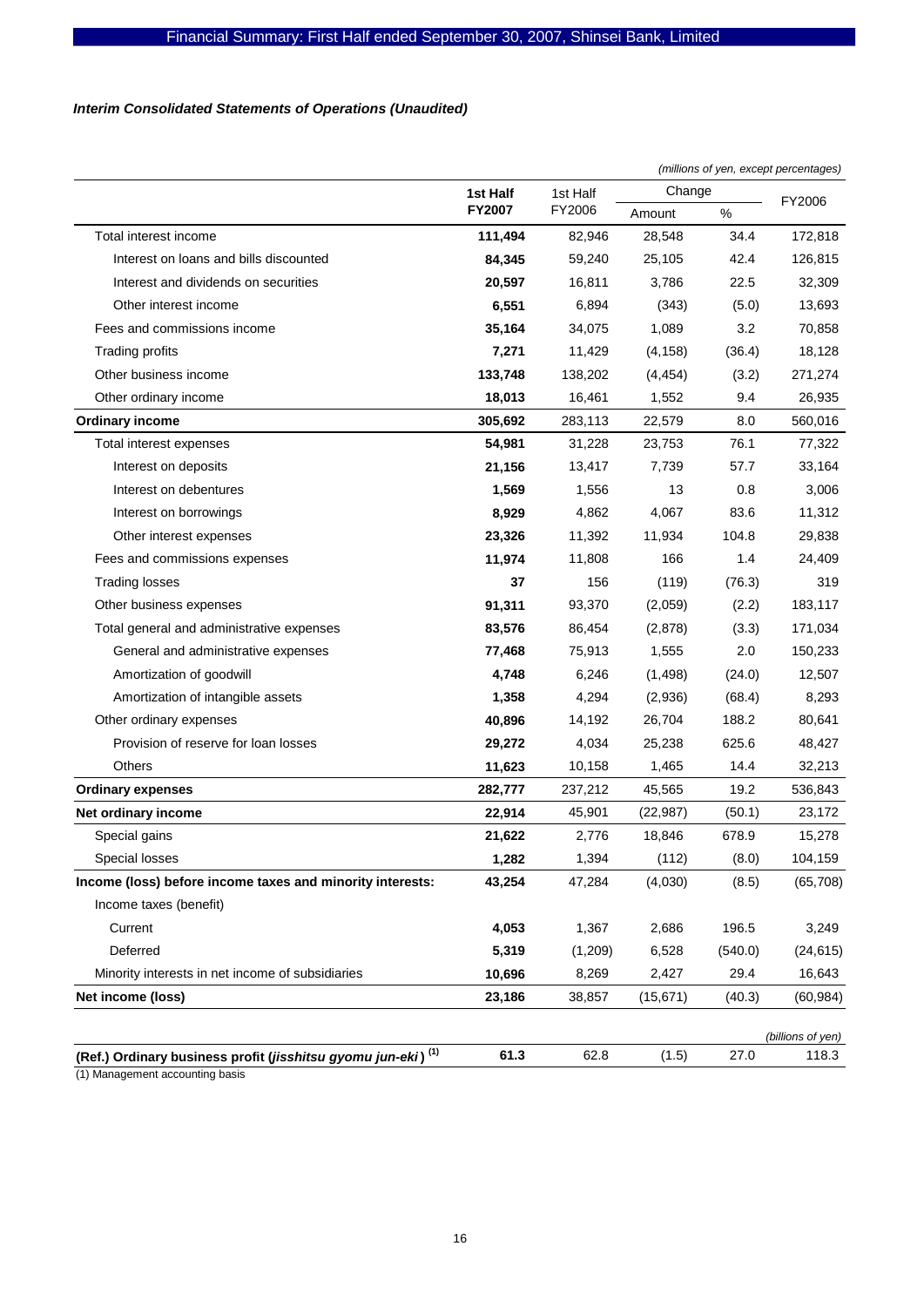## *Interim Consolidated Balance Sheets (Unaudited)*

## **Assets (Consolidated)**

|                                                         |            |            |            |                   | (millions of yen) |
|---------------------------------------------------------|------------|------------|------------|-------------------|-------------------|
|                                                         | Sep 30     | Sep 30     | Change     | Mar <sub>31</sub> | Change            |
|                                                         | 2007       | 2006       | a-b        | 2007              | a-c               |
|                                                         | a          | b          | Amount     | C                 | Amount            |
| < <assets>&gt;</assets>                                 |            |            |            |                   |                   |
| Cash and due from banks                                 | 394,179    | 312,406    | 81,773     | 448,554           | (54, 375)         |
| Call loans                                              | 736,100    | 20,000     | 716,100    | 43,100            | 693,000           |
| Collateral related to securities borrowing transactions | 74,763     | 27,215     | 47,548     | 11,050            | 63,713            |
| Other monetary claims purchased                         | 445,108    | 296,955    | 148,153    | 366,505           | 78,603            |
| Trading assets                                          | 251,485    | 423,423    | (171, 938) | 303,389           | (51, 904)         |
| Monetary assets held in trust                           | 417,655    | 506,563    | (88,908)   | 502,332           | (84, 677)         |
| <b>Securities</b>                                       | 2,368,558  | 1,771,793  | 596,765    | 1,854,682         | 513,876           |
| Loans and bills discounted                              | 5,456,582  | 4,781,419  | 675,163    | 5,146,306         | 310,276           |
| Foreign exchanges                                       | 26,798     | 13,908     | 12,890     | 15,047            | 11,751            |
| Other assets                                            | 1,018,463  | 844,194    | 174,269    | 870,375           | 148,088           |
| Premises and equipment                                  | 372,222    | 398,152    | (25, 930)  | 382,460           | (10, 238)         |
| Intangible assets                                       | 238,816    | 351,079    | (112, 263) | 244,155           | (5, 339)          |
| Goodwill, net                                           | 154,119    | 219,411    | (65, 292)  | 158,066           | (3,947)           |
| Deferred issuance expenses for debentures               | 111        | 115        | (4)        | 103               | 8                 |
| Deferred tax assets                                     | 38,767     | 30,805     | 7,962      | 42,474            | (3,707)           |
| Customers' liabilities for acceptances and guarantees   | 725,545    | 789,451    | (63,906)   | 754,420           | (28, 875)         |
| Reserve for credit losses                               | (141, 710) | (133, 820) | (7,890)    | (147, 275)        | 5,565             |
| <b>Total assets</b>                                     | 12,423,448 | 10,433,666 | 1,989,782  | 10,837,683        | 1,585,765         |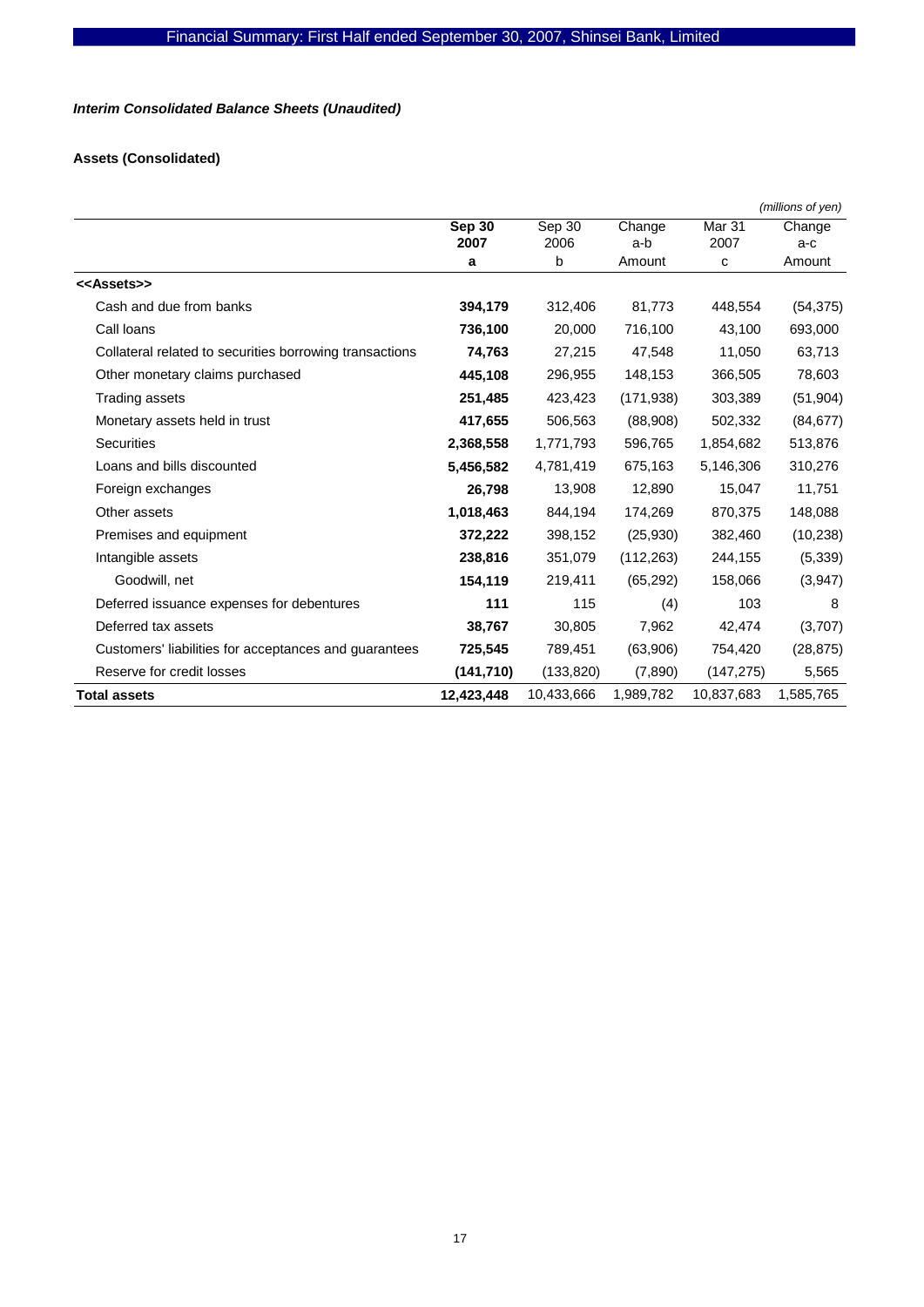## **Liabilities and Equity (Consolidated)**

|                                                              |            |                |               |            | (millions of yen) |
|--------------------------------------------------------------|------------|----------------|---------------|------------|-------------------|
|                                                              | Sep 30     | Sep 30         | Change        | Mar 31     | Change            |
|                                                              | 2007<br>а  | 2006<br>b      | a-b<br>Amount | 2007<br>с  | a-c<br>Amount     |
| < <liabilities>&gt;</liabilities>                            |            |                |               |            |                   |
| Deposits                                                     | 5,151,328  | 4,597,352      | 553,976       | 4,940,730  | 210,598           |
| Negotiable certificates of deposit                           | 719,310    | 348,388        | 370,922       | 480,199    | 239,111           |
| Debentures                                                   | 686,588    | 758,891        | (72, 303)     | 703,298    | (16, 710)         |
| Call money                                                   | 1,377,475  | 449,989        | 927,486       | 692,792    | 684,683           |
| Collateral related to securities lending transactions        | 285,107    | 41,407         | 243,700       | 8,333      | 276,774           |
| Commercial paper                                             |            | 168,700        | (168, 700)    | 171,300    | (171, 300)        |
| <b>Trading liabilities</b>                                   | 110,599    | 106,634        | 3,965         | 99,255     | 11,344            |
| Borrowed money                                               | 1,092,738  | 1,213,998      | (121, 260)    | 1,122,688  | (29, 950)         |
| Foreign exchanges                                            | 19         | 4              | 15            | 118        | (99)              |
| Short-term corporate bonds                                   | 115,000    | $\prime$       | $\prime$      | 1          |                   |
| Corporate bonds                                              | 432,780    | 300,627        | 132,153       | 400,485    | 32,295            |
| Other liabilities                                            | 766,199    | 619,725        | 146,474       | 498,358    | 267,841           |
| Accrued employees' bonuses                                   | 8,447      | 8,059          | 388           | 13,134     | (4,687)           |
| Accrued directors' bonuses                                   | 293        | 103            | 190           | 359        | (66)              |
| Reserve for employees' retirement benefits                   | 3,204      | 3,190          | 14            | 3,521      | (317)             |
| Reserve for directors' retirement benefits                   | 47         | $\prime$       | $\prime$      | 1          |                   |
| Reserve for losses on interest repayments                    | 9,496      | 2,485          | 7,011         | 10,353     | (857)             |
| Reserve under special law                                    | 3          | $\overline{2}$ | 1             | 3          |                   |
| Deferred tax liabilities                                     | 4,611      | 13,903         | (9,292)       | 5,075      | (464)             |
| Acceptances and guarantees                                   | 725,545    | 789,451        | (63,906)      | 754,420    | (28, 875)         |
| <b>Total liabilities</b>                                     | 11,488,798 | 9,422,915      | 2,065,883     | 9,904,430  | 1,584,368         |
| < <equity>&gt;</equity>                                      |            |                |               |            |                   |
| Shareholders' equity:                                        |            |                |               |            |                   |
| Capital stock                                                | 451,296    | 451,296        |               | 451,296    |                   |
| Capital surplus                                              | 18,558     | 18,558         |               | 18,558     |                   |
| Retained earnings                                            | 266,097    | 414,399        | (148, 302)    | 245,499    | 20,598            |
| Treasury stock, at cost                                      | (72, 561)  | (136, 543)     | 63,982        | (72, 560)  | (1)               |
| Total shareholders' equity                                   | 663,391    | 747,711        | (84, 320)     | 642,794    | 20,597            |
| Net unrealized gain (loss) and translation adjustments:      |            |                |               |            |                   |
| Unrealized gain (loss) on available-for-sale securities      | (3,802)    | (556)          | (3,246)       | 5,091      | (8,893)           |
| Deferred gain (loss) on derivatives under hedge accounting   | (9,537)    | (3,944)        | (5, 593)      | (7, 744)   | (1,793)           |
| Foreign currency translation adjustments                     | 3,605      | 2,604          | 1,001         | 2,952      | 653               |
| Total net unrealized gain (loss) and translation adjustments | (9,733)    | (1,895)        | (7,838)       | 299        | (10, 032)         |
| Stock acquisition rights                                     | 877        | 260            | 617           | 517        | 360               |
| Minority interests in subsidiaries                           | 280,115    | 264,675        | 15,440        | 289,642    | (9,527)           |
| <b>Total equity</b>                                          | 934,650    | 1,010,750      | (76, 100)     | 933,253    | 1,397             |
| <b>Total liabilities and equity</b>                          | 12,423,448 | 10,433,666     | 1,989,782     | 10,837,683 | 1,585,765         |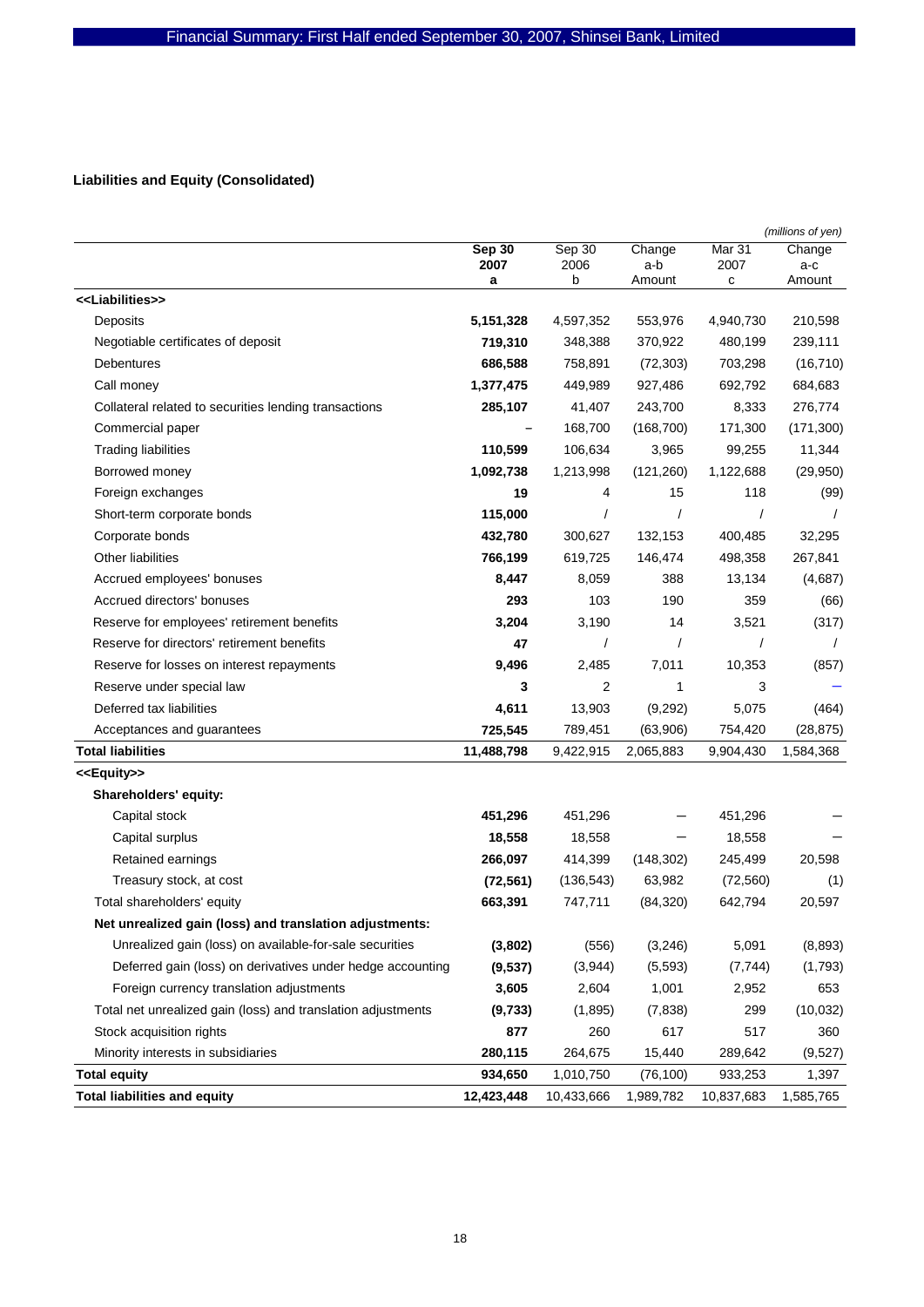## *Interim Consolidated Statement of Changes in Equity (Unaudited)*

| For the six months ended September 30, 2007<br>(millions of yen) |                      |                 |                      |                            |                                  |  |  |  |  |  |
|------------------------------------------------------------------|----------------------|-----------------|----------------------|----------------------------|----------------------------------|--|--|--|--|--|
|                                                                  | Shareholders' equity |                 |                      |                            |                                  |  |  |  |  |  |
|                                                                  | Capital stock        | Capital surplus | Retained<br>earnings | Treasury<br>stock, at cost | Total<br>shareholders'<br>equity |  |  |  |  |  |
| Balance at beginning of period                                   | 451,296              | 18,558          | 245,499              | (72, 560)                  | 642,794                          |  |  |  |  |  |
| Changes in amounts during the period                             |                      |                 |                      |                            |                                  |  |  |  |  |  |
| Dividends from surplus                                           |                      |                 | (2,587)              |                            | (2, 587)                         |  |  |  |  |  |
| Net income                                                       |                      |                 | 23,186               |                            | 23,186                           |  |  |  |  |  |
| Acquisition of treasury stock                                    |                      |                 |                      | (0)                        | (0)                              |  |  |  |  |  |
| Increase by increase of consolidated subsidiaries                |                      |                 | 0                    |                            | $\Omega$                         |  |  |  |  |  |
| Decrease by increase of consolidated subsidiaries                |                      |                 | (0)                  |                            | (0)                              |  |  |  |  |  |
| Net change of items other than shareholders' equity              |                      |                 |                      |                            |                                  |  |  |  |  |  |
| Total changes during the period                                  |                      |                 | 20,597               | (0)                        | 20,597                           |  |  |  |  |  |
| Balance at end of period                                         | 451,296              | 18,558          | 266,097              | (72, 561)                  | 663,391                          |  |  |  |  |  |

|                                                     |                                                                   | Net unrealized gain (loss) and translation adjustments                 |                                                   |                                                                          |                                       |                                          |              |
|-----------------------------------------------------|-------------------------------------------------------------------|------------------------------------------------------------------------|---------------------------------------------------|--------------------------------------------------------------------------|---------------------------------------|------------------------------------------|--------------|
|                                                     | Unrealized gain<br>(loss) on<br>available-for-<br>sale securities | Deferred gain<br>(loss) on<br>derivatives<br>under hedge<br>accounting | Foreign<br>currency<br>translation<br>adjustments | Total net<br>unrealized gain<br>(loss) and<br>translation<br>adjustments | <b>Stock</b><br>acquisition<br>rights | Minority<br>interests in<br>subsidiaries | Total equity |
| Balance at beginning of period                      | 5,091                                                             | (7,744)                                                                | 2,952                                             | 299                                                                      | 517                                   | 289,642                                  | 933,253      |
| Changes in amounts during the period                |                                                                   |                                                                        |                                                   |                                                                          |                                       |                                          |              |
| Dividends from surplus                              |                                                                   |                                                                        |                                                   |                                                                          |                                       |                                          | (2,587)      |
| Net income                                          |                                                                   |                                                                        |                                                   |                                                                          |                                       |                                          | 23,186       |
| Acquisition of treasury stock                       |                                                                   |                                                                        |                                                   |                                                                          |                                       |                                          | (0)          |
| Increase by increase of consolidated subsidiaries   |                                                                   |                                                                        |                                                   |                                                                          |                                       |                                          | $\mathbf 0$  |
| Decrease by increase of consolidated subsidiaries   |                                                                   |                                                                        |                                                   |                                                                          |                                       |                                          | (0)          |
| Net change of items other than shareholders' equity | (8,893)                                                           | (1,792)                                                                | 653                                               | (10, 033)                                                                | 359                                   | (9,526)                                  | (19,200)     |
| Total changes during the period                     | (8,893)                                                           | (1,792)                                                                | 653                                               | (10,033)                                                                 | 359                                   | (9,526)                                  | 1,396        |
| Balance at end of period                            | (3,802)                                                           | (9,537)                                                                | 3,605                                             | (9,733)                                                                  | 877                                   | 280,115                                  | 934,650      |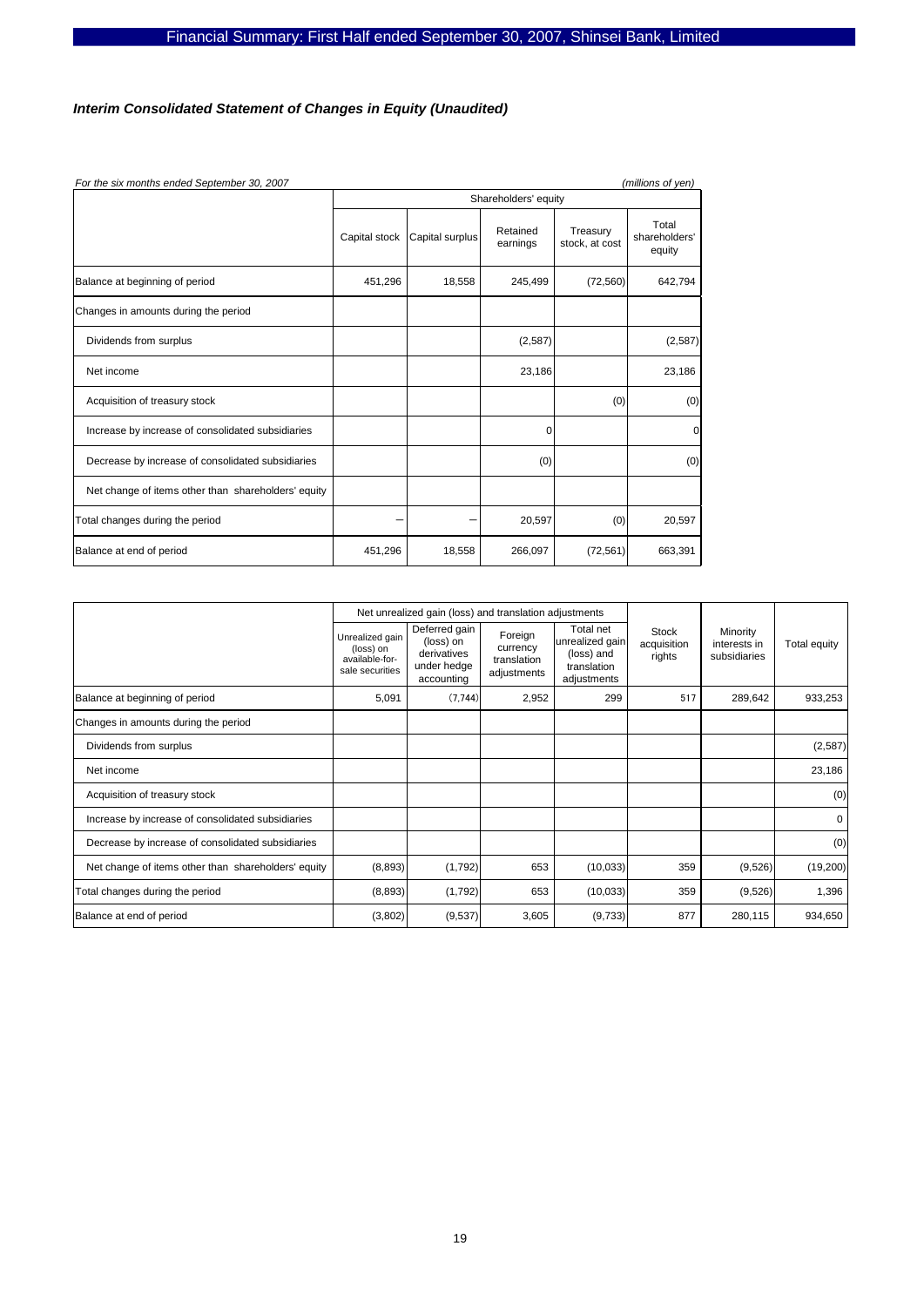## *Interim Consolidated Statements of Cash Flows (Unaudited)*

|                                                                                  |               |               | (millions of yen) |
|----------------------------------------------------------------------------------|---------------|---------------|-------------------|
|                                                                                  | Sept. 30,2007 | Sept. 30,2006 |                   |
|                                                                                  | (6 months)    | (6 months)    | Change            |
|                                                                                  |               |               |                   |
|                                                                                  |               |               |                   |
| I. Cash flows from operating activities:                                         |               |               |                   |
| Income (loss) before income taxes and minority interests                         | 43,254        | 47,284        | (4,030)           |
| Depreciation (other than leased assets)                                          | 5,911         | 5,776         | 135               |
| Depreciation of leased assets                                                    | 64,111        | 66,723        | (2,612)           |
|                                                                                  |               |               |                   |
| Amortization of goodwill                                                         | 4,748         | 6,246         | (1, 498)          |
| Amortization of intangible assets                                                | 1,358         | 4,294         | (2,936)           |
| Equity in net (income) loss of affiliates                                        | 6,443         | 3,547         | 2,896             |
| Net change in reserve for credit losses                                          | (4, 944)      | (11, 048)     | 6,104             |
| Net change in accrued employees' bonuses                                         | (4,634)       | (5,834)       | 1,200             |
| Net change in reserve for employees' retirement benefits                         | (242)         | (119)         | (123)             |
|                                                                                  |               |               |                   |
| Net change in reserve for losses on interest repayments                          | (857)         | 2,485         | (3, 342)          |
| Interest income                                                                  | (111, 494)    | (82,946)      | (28, 548)         |
| Interest expenses                                                                | 54,981        | 31,228        | 23,753            |
| (Gain) loss on securities sold                                                   | 1,826         | (6,615)       | 8,441             |
| (Gain) loss on monetary assets held in trust                                     | (6,003)       | (4, 140)      | (1,863)           |
| Net exchange (gain) loss                                                         | 11,956        | 1,481         | 10,475            |
|                                                                                  |               |               |                   |
| Net (gain) loss on sale of fixed assets                                          | (379)         | (2,073)       | 1,694             |
| Net (gain) loss on sale of leased assets                                         | (1, 167)      | (1,004)       | (163)             |
| Net change in trading assets                                                     | 51,903        | (229, 842)    | 281,745           |
| Net change in trading liabilities                                                | 11,345        | (43, 356)     | 54,701            |
| Net change in loans and bills discounted                                         | (307, 691)    | (693, 734)    | 386,043           |
| Net change in deposits                                                           | 209,591       | 682,967       | (473, 376)        |
|                                                                                  |               |               |                   |
| Net change in negotiable certificates of deposit                                 | 239,110       | 191,015       | 48,095            |
| Net change in debentures                                                         | (16, 709)     | (260, 017)    | 243,308           |
| Net change in borrowed money (other than subordinated debt)                      | (30, 150)     | 46,243        | (76, 393)         |
| Net change in corporate bonds (other than subordinated bonds)                    | 27,565        | 6,845         | 20,720            |
| Net change in deposits (other than non-interest-bearing deposits)                | (43, 779)     | (26, 217)     | (17, 562)         |
| Net change in call loans                                                         | (693,000)     | 30,000        |                   |
|                                                                                  |               |               | (723,000)         |
| Net change in other monetary claims purchased                                    | (73, 045)     | (20, 305)     | (52, 740)         |
| Net change in collateral related to securities borrowing transactions            | (63, 713)     | 5,891         | (69, 604)         |
| Net change in call money                                                         | 684,682       | 419,989       | 264,693           |
| Net change in commercial paper                                                   | (171, 300)    | 35,500        | (206, 800)        |
| Net change in collateral related to securities lending transactions              | 276,773       | 41,407        | 235,366           |
|                                                                                  |               |               |                   |
| Net change in foreign exchange assets                                            | (11,751)      | (1,768)       | (9,983)           |
| Net change in foreign exchange liabilities                                       | (99)          | (34)          | (65)              |
| Net change in short-term corporate bonds (liabilities)                           | 115,000       |               |                   |
| Net change in net trust account                                                  | (10, 211)     | (10, 302)     | 91                |
| Interest received                                                                | 102,723       | 72,521        | 30,202            |
|                                                                                  |               |               |                   |
| Interest paid                                                                    | (61, 662)     | (24,086)      | (37, 576)         |
| Net change in trading securities                                                 | 437           | (37, 471)     | 37,908            |
| Net change in monetary assets held in trust                                      | 70,477        | (59, 235)     | 129,712           |
| Net change in leased assets                                                      | (46, 686)     | (77, 836)     | 31,150            |
| Others, net                                                                      | (53, 919)     | 162,179       | (216,098)         |
| Subtotal                                                                         | 270,758       | 265,637       | 5,121             |
|                                                                                  |               |               |                   |
| Income taxes paid                                                                | (1, 324)      | (3,986)       | 2,662             |
| Net cash provided by (used in) operating activities                              | 269,434       | 261,651       | 7,783             |
| II. Cash flows from investing activities:                                        |               |               |                   |
| Purchase of securities                                                           | (1,493,208)   | (1,210,621)   | (282, 587)        |
| Proceeds from sale of securities                                                 | 286,759       | 64,414        | 222,345           |
| Proceeds from maturity of securities                                             | 854,063       | 861,947       | (7,884)           |
|                                                                                  | (17, 234)     |               | (11, 726)         |
| Investment in monetary assets held in trust                                      |               | (5,508)       |                   |
| Proceeds from disposition of monetary assets held in trust                       | 36,537        | 18,476        | 18,061            |
| Purchase of premises and equipment (other than leased assets)                    | (2,733)       | (2,094)       | (639)             |
| Proceeds from sale of premises and equipment (other than leased assets)          | 1,508         | 6,525         | (5,017)           |
| Proceeds from sale of subsidiary's stocks resulting exclusion from consolidation | 24,999        |               | 24,999            |
| Proceeds from sale of subsidiary's stocks                                        |               | 3,077         | (3,077)           |
| Payments for business transfer                                                   |               |               |                   |
|                                                                                  | (31, 302)     |               | (31, 302)         |
| Others, net                                                                      | (4,670)       | (2,272)       | (2,398)           |
| Net cash provided by (used in) investing activities                              | (345, 280)    | (266, 054)    | (79, 226)         |
| III. Cash flows from financing activities:                                       |               |               |                   |
| Proceeds from issuance of subordinated debt                                      |               | 60,000        | (60,000)          |
| Repayment of subordinated debt                                                   |               | (98,000)      | 98,000            |
|                                                                                  |               |               |                   |
| Payment for redemption of subordinated bonds                                     | (2,308)       | (10, 945)     | 8,637             |
| Proceeds from minority shareholders of subsidiaries                              | 1,200         |               | 1,200             |
| Payment for capital refundment to minority shareholders of subsidiaries          | (4,227)       | (628)         | (3,599)           |
| Dividends paid                                                                   | (2,587)       | (3, 947)      | 1,360             |
| Dividends paid to minority shareholders of subsidiaries                          | (13, 803)     | (8, 422)      | (5,381)           |
| Purchase of treasury stock                                                       | (0)           | (136, 671)    | 136,671           |
|                                                                                  |               |               |                   |
| Proceeds from sale of treasury stock                                             |               | 126           | (126)             |
| Net cash provided by (used in) financing activities                              | (21, 728)     | (198, 486)    | 176,758           |
| IV. Foreign currency translation adjustments on cash and cash equivalents        | 7             | 2             | 5                 |
| V. Net change in cash and cash equivalents                                       | (97, 567)     | (202, 887)    | 105,320           |
| VI. Cash and cash equivalents at beginning of period                             | 271,493       | 340,713       | (69, 220)         |
| VII. Cash and cash equivalents at end of period                                  | 173,925       | 137,826       | 36,099            |
|                                                                                  |               |               |                   |
|                                                                                  |               |               |                   |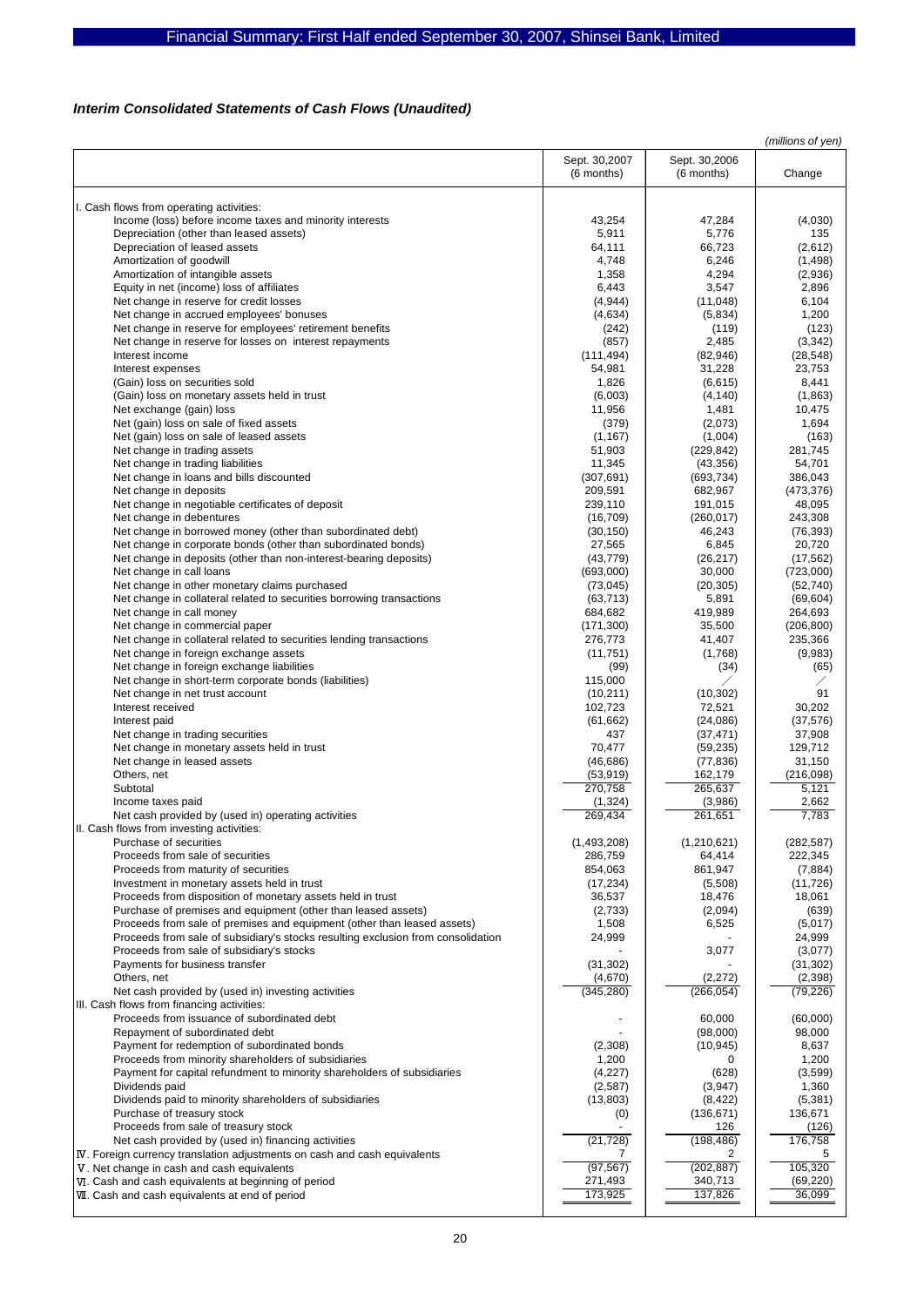#### **Section 2. Non-Consolidated Information**

### *Results of Operations (Non-Consolidated)*

|                                                              |               | (billions of yen, except percentages) |             |         |  |  |  |
|--------------------------------------------------------------|---------------|---------------------------------------|-------------|---------|--|--|--|
|                                                              | 1st Half      | 1st Half<br>%<br>FY2006               |             |         |  |  |  |
|                                                              | <b>FY2007</b> | FY2006                                | Change      |         |  |  |  |
| Gross business profit (gyomu sorieki) <sup>(1)</sup> :       |               |                                       |             |         |  |  |  |
| Net interest income                                          | 39.5          | 30.4                                  | 29.8%       | 59.7    |  |  |  |
| Net fees and commissions <sup>(1)</sup>                      | 29.3          | 21.6                                  | 35.6%       | 45.8    |  |  |  |
| Net trading income                                           | 4.9           | 9.0                                   | $(46.0\%)$  | 14.9    |  |  |  |
| Net other business income                                    | 3.1           | 6.1                                   | (48.6%)     | 12.0    |  |  |  |
| Total gross business profit <sup>(1)</sup>                   | 76.9          | 67.3                                  | 14.3%       | 132.5   |  |  |  |
| Total expenses                                               | 42.4          | 39.6                                  | 7.0%        | 77.6    |  |  |  |
| Net business profit <sup>(1)</sup> (jisshitsu gyomu jun-eki) | 34.5          | 27.6                                  | 24.8%       | 54.9    |  |  |  |
| Other operating expenses, net $(2)$                          | (11.0)        | (1.3)                                 | 743.5%      | (7.8)   |  |  |  |
| Net operating income (keijo rieki)                           | 23.5          | 26.3                                  | $(10.8\%)$  | 47.1    |  |  |  |
| Extraordinary income $(logs)^{(2)(3)}$                       | (26.6)        | 12.4                                  | (313.9%)    | (102.1) |  |  |  |
| Income (loss) before income taxes:                           | (3.1)         | 38.8                                  | $(108.0\%)$ | (55.0)  |  |  |  |
| Current income taxes benefit                                 | (7.7)         | (1.6)                                 | 375.2%      | (2.7)   |  |  |  |
| Deferred income taxes expense (benefit)                      | 6.7           | (1.1)                                 | (688.0%)    | (10.2)  |  |  |  |
| Net income $(logs)$ <sup>(3)</sup>                           | (2.1)         | 41.5                                  | (313.9%)    | (41.9)  |  |  |  |

(1) Includes income from monetary assets held in trust of 21.6 billion yen in the first half fiscal year 2007 and 15.4 billion yen in the first half fiscal year 2006.

(2) Reversals of general reserve for loan losses is included in extraordinary income in 1H-FY2006 (12.8 billion yen).Provision of reserve for credit losses in 1H-FY2007 (5.9 billion yen). (3) Impairment of Aplus' and Shinki's common shares was assessed at 15.9 billion yen and 6.0 billion yen and TAKU Investments Ltd.(Exposure to the U.S. Residential

Mortgage Market) was 3.7 billion yen.

Note 1: Quarterly information is available in the Quarterly Data Book

The "net loss" for the six months ended September 30, 2007 of 2.1 billion yen largely reflecting reserves and mark-down on the U.S. residential mortgage portfolio and impairment of Shinsei's investment in APLUS' and Shinki's common shares amounting to 15.9 billion yen and 6.0 billion yen, respectively. As a recipient of public funds, Shinsei Bank is required to update and report its achievement of non-consolidated performance targets set forth in its revitalization plan on a quarterly basis.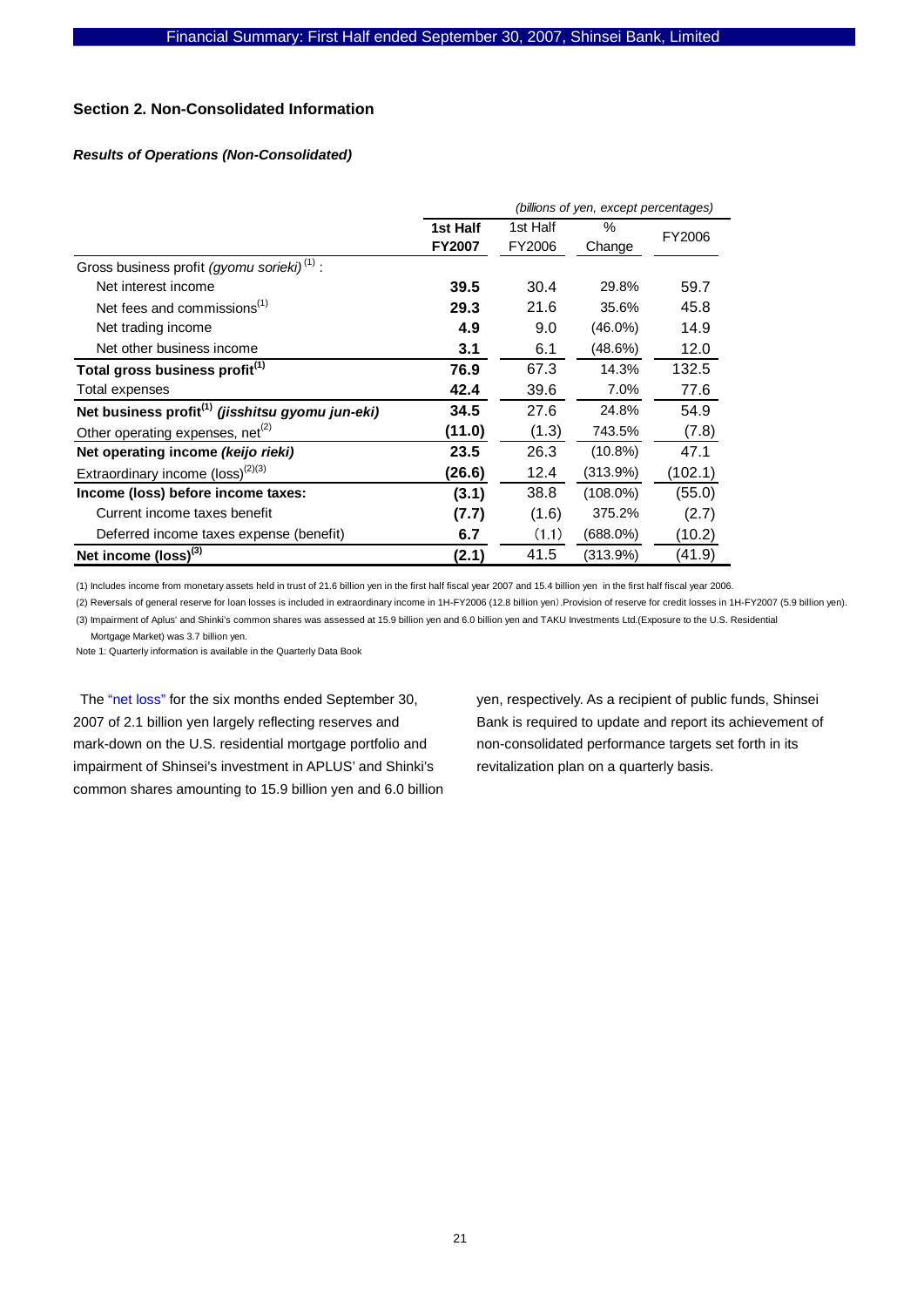#### *Interest-Earning Assets and Interest-Bearing Liabilities (Non-Consolidated)*

|                                                         |                  |                    |                     |                  |                          |                          | (billions of yen, except percentages) |                          |                          |
|---------------------------------------------------------|------------------|--------------------|---------------------|------------------|--------------------------|--------------------------|---------------------------------------|--------------------------|--------------------------|
|                                                         |                  | 1st Half<br>FY2007 |                     |                  | 1st Half<br>FY2006       |                          |                                       | FY2006                   |                          |
|                                                         | Average          |                    | Yield/rate          | Average          |                          | Yield/rate               | Average                               |                          | Yield/rate               |
|                                                         | balance Interest |                    | (% )                | balance Interest |                          | (% )                     | balance Interest                      |                          | (% )                     |
| Interest-earning assets:                                |                  |                    |                     |                  |                          |                          |                                       |                          |                          |
| Cash and due from banks                                 | 173.0            | 2.9                | 3.45                | 92.2             | 1.2                      | 2.77                     | 123.5                                 | 3.6                      | 2.96                     |
| Call loans                                              | 83.3             | 0.2                | 0.63                | 87.1             | 0.1                      | 0.23                     | 70.8                                  | 0.2                      | 0.29                     |
| Receivables under resale agreements                     | 0.0              | 0.0                | 5.21                |                  |                          |                          |                                       |                          |                          |
| Collateral related to securities borrowing transactions | 65.8             | 0.3                | 1.16                | 149.7            | 0.2                      | 0.27                     | 127.4                                 | 0.4                      | 0.37                     |
| <b>Securities</b>                                       | 2,195.8          | 27.6               | 2.51                | 1,900.3          | 20.7                     | 2.17                     | 2,023.1                               | 40.4                     | 1.99                     |
| Loans and bills discounted                              | 5,121.2          | 53.1               | 2.07                | 4,124.7          | 31.7                     | 1.53                     | 4,443.4                               | 75.3                     | 1.69                     |
| Other interest-earning assets                           | 140.5            | 2.1                | 3.02                | 58.4             | 0.6                      | 2.31                     | 67.7                                  | 1.7                      | 2.51                     |
| Interest rate and funding swaps                         | $\blacksquare$   | 0.6                | $\blacksquare$      |                  | 4.5                      | $\overline{\phantom{a}}$ | $\overline{\phantom{a}}$              | 7.1                      | $\overline{\phantom{a}}$ |
| <b>Total interest-earning assets</b>                    | 7,779.9          | 87.2               | 2.24                | 6,412.6          | 59.2                     | 1.84                     | 6,856.2                               | 129.0                    | 1.88                     |
| Interest-bearing liabilities:                           |                  |                    |                     |                  |                          |                          |                                       |                          |                          |
| Deposits                                                | 5,047.2          | 21.2               | 0.84                | 4,278.0          | 13.4                     | 0.62                     | 4,561.5                               | 33.2                     | 0.72                     |
| Negotiable certificates of deposit                      | 552.3            | 1.7                | 0.63                | 256.0            | 0.2                      | 0.21                     | 332.0                                 | 1.1                      | 0.35                     |
| Debentures                                              | 694.1            | 1.5                | 0.45                | 872.9            | 1.5                      | 0.35                     | 797.0                                 | 3.0                      | 0.37                     |
| Call money                                              | 796.3            | 8.3                | 2.08                | 157.1            | 1.0                      | 1.27                     | 403.5                                 | 5.6                      | 1.40                     |
| Payable under repurchase agreements                     |                  |                    |                     |                  |                          |                          |                                       |                          |                          |
| Collateral related to securities lending transactions   | 98.2             | 0.5                | 1.11                | 70.1             | 0.0                      | 0.20                     | 84.0                                  | 0.2                      | 0.29                     |
| Borrowed money                                          | 284.8            | 1.6                | 1.12                | 279.6            | 0.9                      | 0.67                     | 283.4                                 | 2.1                      | 0.75                     |
| Corporate bonds                                         | 575.0            | 13.3               | 4.65                | 450.1            | 9.2                      | 4.08                     | 487.3                                 | 20.7                     | 4.26                     |
| Other interest-bearing liabilities                      | 0.3              | 4.1                | n.m. <sup>(1)</sup> | 0.3              | 5.6                      | n.m. <sup>(1)</sup>      | 0.3                                   | 11.2                     | n.m. <sup>(1)</sup>      |
| Interest rate and funding swaps                         | ۰                |                    |                     |                  | $\overline{\phantom{a}}$ |                          | $\blacksquare$                        | $\overline{\phantom{a}}$ | $\overline{\phantom{0}}$ |
| <b>Total interest-bearing liabilities</b>               | 8,048.5          | 52.4               | 1.30                | 6.364.5          | 32.1                     | 1.00                     | 6,949.3                               | 77.5                     | 1.11                     |
| Net interest income/yield on interest-earning assets    | 7,779.9          | 34.7               | 0.89                | 6,412.6          | 27.1                     | 0.84                     | 6,856.2                               | 51.5                     | 0.75                     |

(1) n.m. is not meaningful. Note 1: Quarterly information is available in the Quarterly Data Book

#### *Non-Consolidated Earnings Forecast*  (1)

|                                        |                                      | (billions of yen) |
|----------------------------------------|--------------------------------------|-------------------|
|                                        | Fiscal year ending Fiscal year ended |                   |
|                                        | Mar. 2008                            | Mar. 2007         |
|                                        | (FY2007)                             | (FY2006)          |
|                                        | <b>Forecast</b>                      | Actual            |
| Net business profit                    | 70.0                                 | 54.9              |
| Net income (loss)                      | 43.0                                 | (41.9)            |
| Dividends<br>(in yen)                  |                                      |                   |
| Common stock                           | Note <sup>(2)</sup>                  | $2.66$ yen        |
| Class A preferred share <sup>(3)</sup> | 13.00<br>yen                         | 13.00 yen         |

(1) Revitalization plan basis

(2) There is no dividend payment on common shares for the interim period ended September 30, 2007.

(3) Class A preferred shares are mandatorily convertible to common stocks on April 1, 2008.

Above forecasts are based on current assumptions of future events and trends, which may be incorrect. Actual results may differ materially from those in the statements as a results of various factors.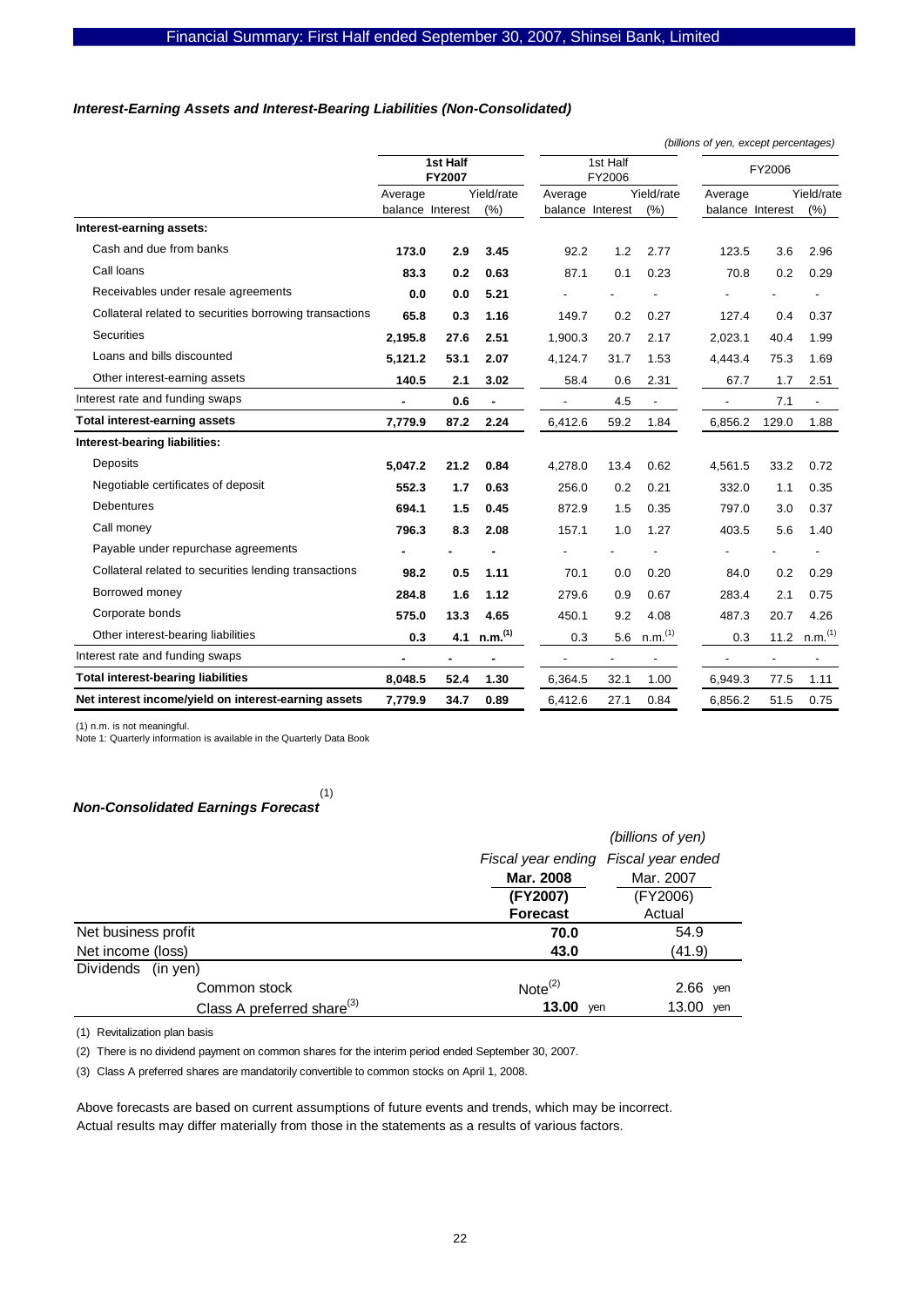#### *Other Non-Consolidated Financial Data*

| <b>Claims Classified Under the Financial Revitalization Law</b>      |                |                                      |                          | (billions of yen, except percentages) |                   |
|----------------------------------------------------------------------|----------------|--------------------------------------|--------------------------|---------------------------------------|-------------------|
|                                                                      | Sep 30         | Sep 30                               | Change                   | Mar 31                                | Change            |
|                                                                      | 2007(a)        | 2006(b)                              | $(a) - (b)$              | 2007 (c)                              | $(a) - (c)$       |
| Claims against bankrupt and quasi-bankrupt obligors                  | 9.9            | 0.3                                  | 9.5                      | 0.9                                   | 8.9               |
| Doubtful claims                                                      | 23.5           | 8.3                                  | 15.1                     | 10.8                                  | 12.7              |
| Substandard claims                                                   | 12.6           | 17.3                                 | (4.7)                    | 16.2                                  | (3.7)             |
| Total (A)                                                            | 45.9           | 26.0                                 | 19.9                     | 27.9                                  | 18.0              |
| Total claims (B)                                                     | 5,630.1        | 4,806.5                              | 823.6                    | 5,294.6                               | 335.5             |
| $(A) / (B) \times 100$ (%)                                           | 0.82           | 0.54                                 | 0.28                     | 0.53                                  | 0.29              |
| (ref.) Amount of write-off                                           | 15.8           | 3.4                                  | 12.5                     | 6.4                                   | 9.4               |
| <b>Coverage Ratios for Non-Performing Claims Disclosed</b>           |                |                                      |                          | (billions of yen, except percentages) |                   |
| <b>Under The Financial Revitalization Law</b>                        |                |                                      | Amout of coverage        |                                       |                   |
|                                                                      | Amount of      | Reserve for                          | Collateral /             | Total                                 | Coverage          |
| Claims against bankrupt and quasi-bankrupt obligors                  | Claims<br>9.9  | loan losses                          | guarantees<br>9.9        | 9.9                                   | ratio<br>100.0%   |
| Doubtful claims                                                      | 23.5           | 16.9                                 | 1.0                      | 17.8                                  | 76.0%             |
| Substandard claims                                                   | 12.6           | 3.1                                  | 8.1                      | 11.2                                  | 89.2%             |
| Total (A)                                                            | 45.9           | 20.0                                 | 18.9                     | 38.9                                  | 84.8%             |
|                                                                      |                |                                      |                          |                                       |                   |
| <b>Risk Monitored Loans (Non-Consolidated)</b>                       |                |                                      |                          | (billions of yen, except percentages) |                   |
|                                                                      | <b>Sep 30</b>  | Sep 30                               | Change                   | Mar 31                                | Change            |
| Loans to bankrupt obligors                                           | 2007(a)<br>0.3 | 2006(b)<br>0.2                       | $(a) - (b)$<br>0.1       | 2007(c)<br>0.6                        | $(a) - (c)$       |
|                                                                      | 32.7           | 8.1                                  |                          | 10.6                                  | (0.3)<br>22.1     |
| Non-accrual delinquent loans<br>Loans past due three months or more  | 6.0            | 0.0                                  | 24.6<br>6.0              | 0.0                                   | 6.0               |
| <b>Restructured loans</b>                                            | 6.4            | 17.2                                 | (10.8)                   | 16.1                                  | (9.7)             |
|                                                                      | 45.6           | 25.6                                 | 20.0                     | 27.4                                  | 18.2              |
| Total (A)<br>Loans and bills discounted (B)                          | 5,335.1        | 4,683.7                              | 651.4                    | 5,075.2                               | 259.9             |
|                                                                      | 0.86           | 0.55                                 | 0.31                     | 0.54                                  | 0.32              |
| $(A) / (B) \times 100$ (%)<br>Reserve for credit losses (C)          | 100.5          | 98.4                                 | 2.1                      | 106.9                                 | (6.4)             |
| Reserve ratios (C) / (A) x 100 (%)                                   | 220.41         | 384.16                               | (163.75)                 | 389.21                                | (168.80)          |
|                                                                      |                |                                      |                          |                                       |                   |
| <b>Securities (Non-Consolidated)</b>                                 |                |                                      |                          |                                       | (billions of yen) |
|                                                                      |                | Net unrealized gain (loss) (a) - (b) |                          |                                       |                   |
| As of September 30, 2007 (Unaudited)                                 |                | Gross unrealized gains (a)           |                          | Gross unrealized losses (b)           |                   |
| Equity securities (domestic)                                         | (1.1)          |                                      | 0.4                      |                                       | 1.6               |
| Bonds (domestic)                                                     | (3.5)          |                                      | 0.3                      |                                       | 3.8               |
| Other <sup>(1)</sup>                                                 | (0.2)          |                                      | 11.8                     |                                       | 12.1              |
| Total                                                                | (4.9)          |                                      | 12.6                     |                                       | 17.6              |
|                                                                      |                |                                      |                          |                                       | (billions of yen) |
|                                                                      |                | Net unrealized gain (loss) (a) - (b) |                          |                                       |                   |
| As of September 30, 2006                                             |                | Gross unrealized gains (a)           |                          | Gross unrealized losses (b)           |                   |
| Equity securities (domestic)                                         | 0.2            |                                      | 0.6                      |                                       | 0.4               |
| Bonds (domestic)                                                     | (3.0)          |                                      | 0.3                      |                                       | 3.3               |
| Other <sup>(1)</sup>                                                 | 1.2            |                                      | 1.6                      |                                       | 0.3               |
| Total                                                                | (1.6)          |                                      | 2.6                      |                                       | 4.2               |
| "Other" mainly consists of foreign securities.<br>(1)                |                |                                      |                          |                                       |                   |
|                                                                      |                |                                      |                          |                                       |                   |
| Derivative Transactions Based on Hedge Accounting (Non-Consolidated) |                |                                      |                          |                                       |                   |
| As of September 30, 2007                                             |                |                                      |                          | (billions of yen)                     |                   |
|                                                                      | Within 1 year  | Over 1 year /<br>within 5 years      | Over 5 years             | Total                                 |                   |
| Interest rate swap:                                                  |                |                                      |                          |                                       |                   |
| Receive fixed and pay floating                                       | 2.5            | 409.9                                | 273.3                    | 685.7                                 |                   |
| Receive floating and pay fixed                                       | 13.6           | 305.7                                | 138.8                    | 458.1                                 |                   |
| Receive floating and pay floating                                    | 0.5            | $\frac{1}{2}$                        | $\overline{\phantom{a}}$ | 0.5                                   |                   |
| Total notional principal amount                                      | 16.6           | 715.6                                | 412.1                    | 1,144.4                               |                   |
| <b>Currency swap:</b>                                                |                |                                      |                          |                                       |                   |
| <b>Total notional principal amount</b>                               | 225.5          | 374.6                                | 433.3                    | 1,033.6                               |                   |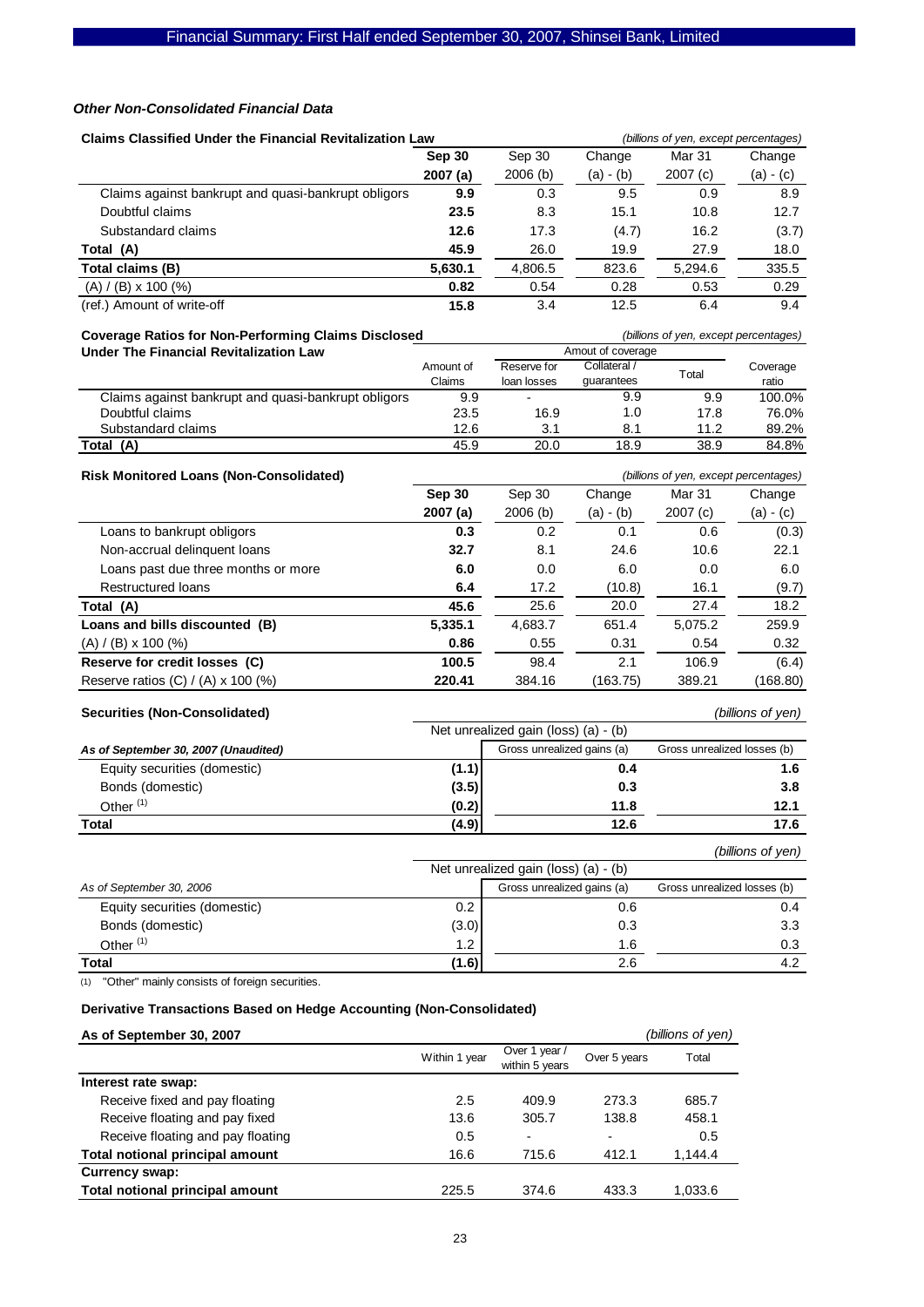## *Interim Non-Consolidated Statements of Operations (Unaudited)*

|                                        |                      |          |           | (millions of yen, except percentages) |           |
|----------------------------------------|----------------------|----------|-----------|---------------------------------------|-----------|
|                                        | 1st Half<br>1st Half |          | Change    | FY2006                                |           |
|                                        | FY2007               | FY2006   | Amount    | $\%$                                  |           |
| Total interest income                  | 87,218               | 59,282   | 27,936    | 47.1%                                 | 129,046   |
| Interest on loans and bills discounted | 53,165               | 31,725   | 21,440    | 67.6%                                 | 75,357    |
| Interest and dividends on securities   | 27,641               | 20,731   | 6,910     | 33.3%                                 | 40,427    |
| Other interest income                  | 6,411                | 6,824    | (413)     | (6.1)%                                | 13,262    |
| Fees and commissions income            | 15,158               | 12,010   | 3,148     | 26.2%                                 | 28,198    |
| <b>Trading profits</b>                 | 4,962                | 9,296    | (4, 334)  | $(46.6)\%$                            | 15,339    |
| Other business income                  | 7,630                | 10,608   | (2,978)   | $(28.1)\%$                            | 18,661    |
| Other ordinary income                  | 24,527               | 24,199   | 328       | 1.4%                                  | 40,787    |
| <b>Ordinary income</b>                 | 139,497              | 115,397  | 24,100    | 20.9%                                 | 232,034   |
| Total interest expenses                | 52,498               | 32,144   | 20,354    | 63.3%                                 | 77,534    |
| Interest on deposits                   | 21,204               | 13,458   | 7,746     | 57.6%                                 | 33,276    |
| Interest on debentures                 | 1,570                | 1,558    | 12        | 0.8%                                  | 3,009     |
| Other interest expenses                | 29,723               | 17,127   | 12,596    | 73.5%                                 | 41,247    |
| Fees and commissions expenses          | 7,440                | 5,774    | 1,666     | 28.9%                                 | 13,164    |
| <b>Trading losses</b>                  | 60                   | 224      | (164)     | $(73.2)\%$                            | 436       |
| Other business expenses                | 4,471                | 4,480    | (9)       | (0.2)%                                | 6,561     |
| General and administrative expenses    | 42,550               | 39,846   | 2,704     | 6.8%                                  | 77,865    |
| Other ordinary expenses                | 8,959                | 6,567    | 2,392     | 36.4%                                 | 9,325     |
| <b>Ordinary expenses</b>               | 115,981              | 89,038   | 26,943    | 30.3%                                 | 184,888   |
| Net ordinary income                    | 23,515               | 26,358   | (2,843)   | $(10.8)\%$                            | 47,146    |
| Special gains                          | 1,146                | 12,828   | (11,682)  | $(91.1)\%$                            | 14,385    |
| Special losses                         | 27,779               | 378      | 27,401    | 7,248.9%                              | 116,546   |
| Income (loss) before income taxes      | (3, 116)             | 38,808   | (41, 924) | $(108.0)\%$                           | (55,015)  |
| Income taxes (benefit)                 |                      |          |           |                                       |           |
| Current                                | (7, 722)             | (1,625)  | (6,097)   | 375.2%                                | (2,779)   |
| Deferred                               | 6,762                | (1, 150) | 7,912     | $(688.0)\%$                           | (10, 276) |
| Net income (loss)                      | (2, 156)             | 41,584   | (43, 740) | $(105.2)\%$                           | (41,960)  |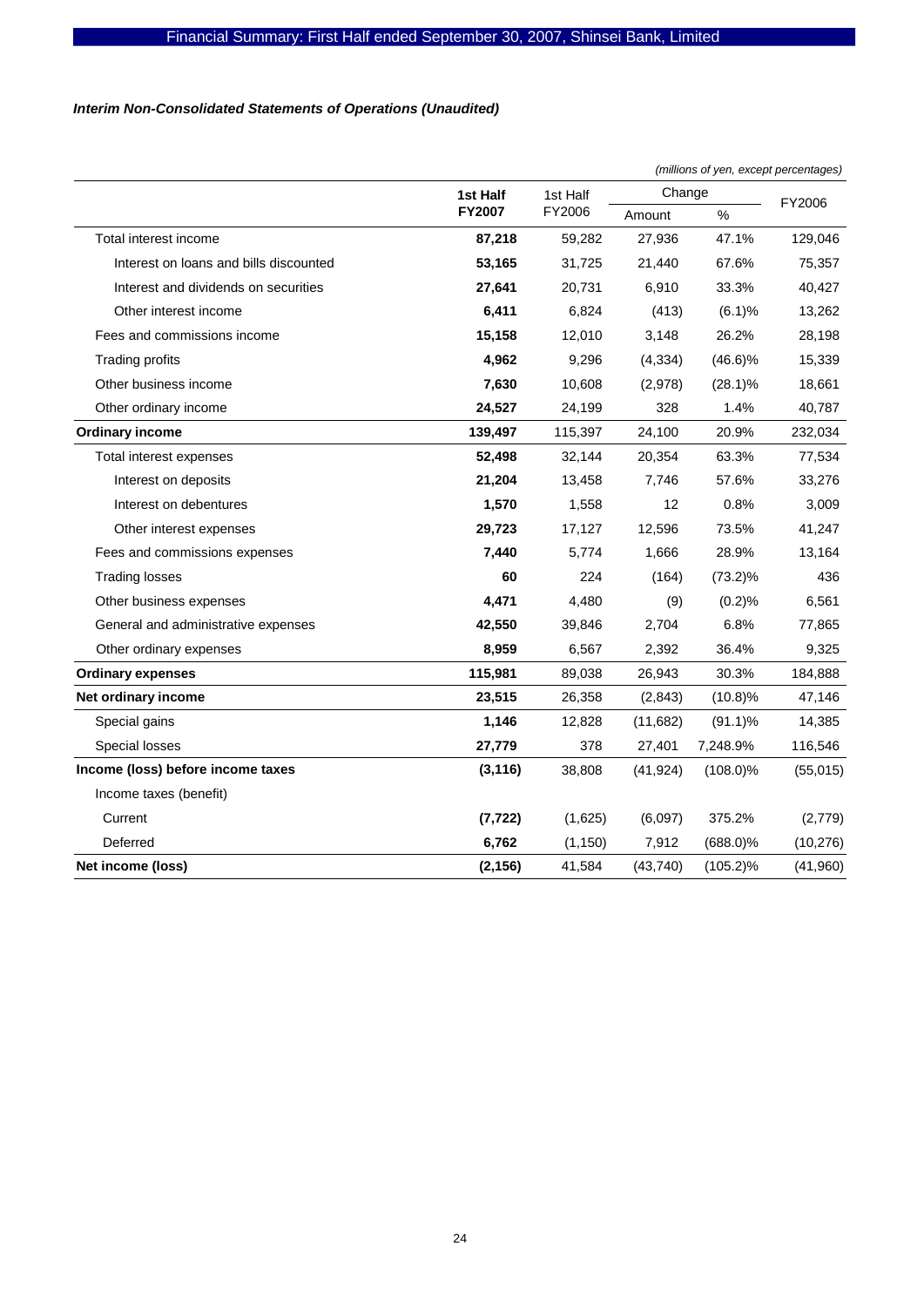## *Interim Non-Consolidated Balance Sheets (Unaudited)*

## **Assets (Non-Consolidated)**

|                                                         |                |                |               |                           | (millions of yen) |
|---------------------------------------------------------|----------------|----------------|---------------|---------------------------|-------------------|
|                                                         | Sep 30<br>2007 | Sep 30<br>2006 | Change<br>a-b | Mar <sub>31</sub><br>2007 | Change<br>a-c     |
|                                                         | a              | b              | Amount        | с                         | Amount            |
| < <assets>&gt;</assets>                                 |                |                |               |                           |                   |
| Cash and due from banks                                 | 238,023        | 137,839        | 100,184       | 190,003                   | 48,020            |
| Call loans                                              | 736,100        | 20,000         | 716,100       | 43,100                    | 693,000           |
| Collateral related to securities borrowing transactions | 73,466         | 27,215         | 46,251        | 11,050                    | 62,416            |
| Other monetary claims purchased                         | 171,131        | 63,778         | 107,353       | 69,856                    | 101,275           |
| Trading assets                                          | 207,349        | 393,601        | (186, 252)    | 284,137                   | (76, 788)         |
| Monetary assets held in trust                           | 603,549        | 628,396        | (24, 847)     | 687,346                   | (83, 797)         |
| <b>Securities</b>                                       | 2,590,905      | 2,049,116      | 541,789       | 2,062,064                 | 528,841           |
| Valuation allowance for investments                     |                |                |               | (15,908)                  | 15,908            |
| Loans and bills discounted                              | 5,335,172      | 4,683,764      | 651,408       | 5,075,281                 | 259,891           |
| Foreign exchanges                                       | 26,798         | 13,908         | 12,890        | 15,047                    | 11,751            |
| Other assets                                            | 437,712        | 238,584        | 199,128       | 325,654                   | 112,058           |
| Premises and equipment                                  | 21,026         | 21,337         | (311)         | 20,768                    | 258               |
| Intangible assets                                       | 14,151         | 13,694         | 457           | 13,475                    | 676               |
| Deferred issuance expenses for debentures               | 111            | 115            | (4)           | 103                       | 8                 |
| Deferred tax assets                                     | 30,984         | 29,537         | 1,447         | 35,559                    | (4, 575)          |
| Customers' liabilities for acceptances and guarantees   | 19,411         | 21,544         | (2, 133)      | 18,357                    | 1,054             |
| Reserve for credit losses                               | (100, 555)     | (98, 492)      | (2,063)       | (106, 977)                | 6,422             |
| <b>Total assets</b>                                     | 10,405,340     | 8,243,944      | 2,161,396     | 8,728,921                 | 1,676,419         |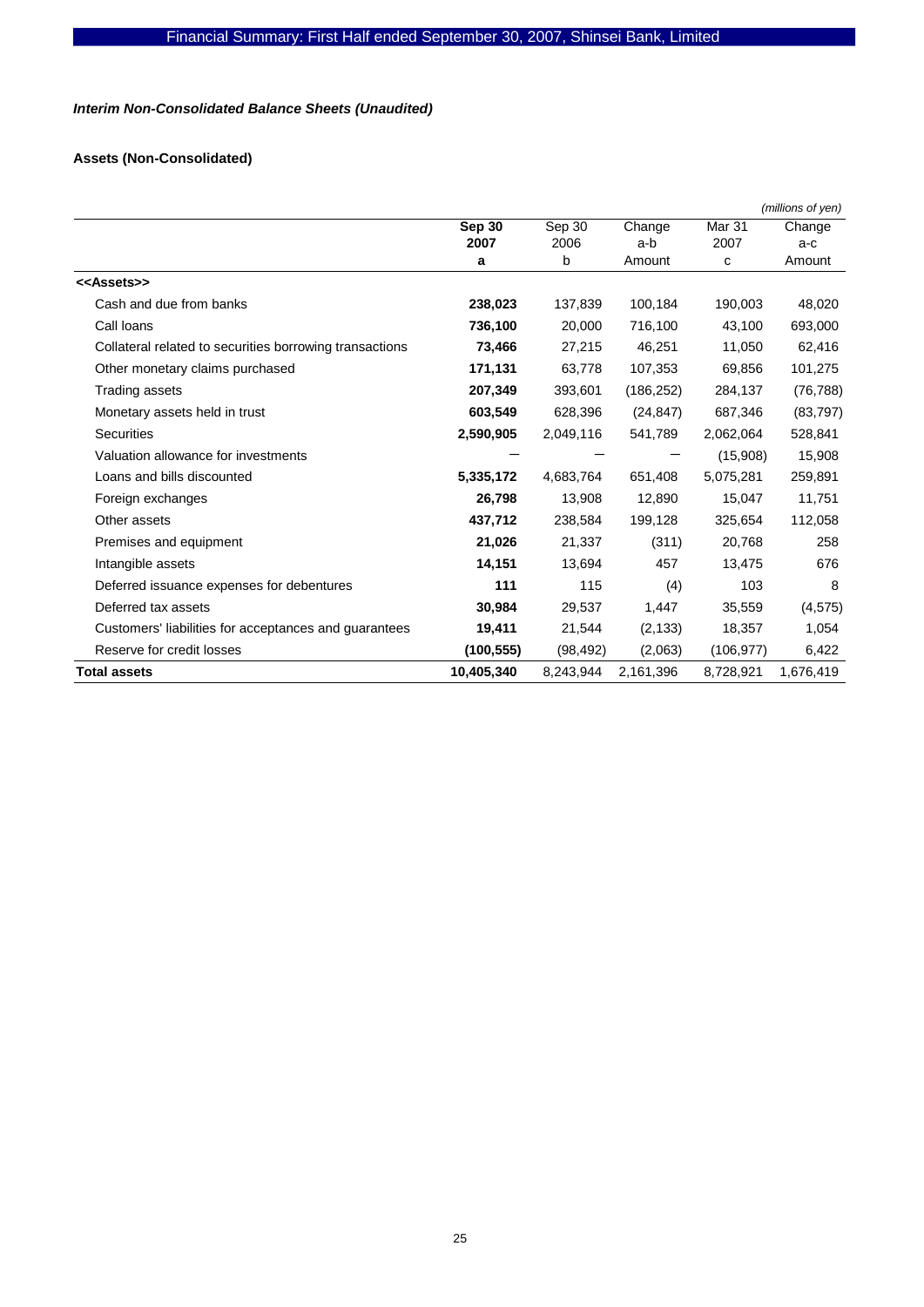## **Liabilities and Equity (Non-Consolidated)**

|                                                            |            |            |            |           | (millions of yen) |
|------------------------------------------------------------|------------|------------|------------|-----------|-------------------|
|                                                            | Sep 30     | Sep 30     | Change     | Mar 31    | Change            |
|                                                            | 2007       | 2006       | a-b        | 2007      | a-c               |
|                                                            | a          | b          | Amount     | C         | Amount            |
| < <liabilities>&gt;</liabilities>                          |            |            |            |           |                   |
| Deposits                                                   | 5,192,831  | 4,665,697  | 527,134    | 4,991,263 | 201,568           |
| Negotiable certificates of deposit                         | 719,310    | 348,388    | 370,922    | 480,199   | 239,111           |
| <b>Debentures</b>                                          | 687,898    | 759,501    | (71, 603)  | 703,908   | (16,010)          |
| Call money                                                 | 1,377,475  | 449,989    | 927,486    | 692,792   | 684,683           |
| Collateral related to securities lending transactions      | 287,643    | 41,407     | 246,236    | 8,333     | 279,310           |
| <b>Trading liabilities</b>                                 | 99,590     | 98,099     | 1,491      | 87,361    | 12,229            |
| Borrowed money                                             | 293,275    | 320,850    | (27, 575)  | 276,760   | 16,515            |
| Foreign exchanges                                          | 289        | 286        | 3          | 397       | (108)             |
| Corporate bonds                                            | 566,501    | 459,492    | 107,009    | 562,457   | 4,044             |
| Other liabilities                                          | 510,306    | 328,503    | 181,803    | 237,614   | 272,692           |
| Accrued employees' bonuses                                 | 5,817      | 5,379      | 438        | 9,850     | (4,033)           |
| Reserve for retirement benefits                            | 465        | 161        | 304        | 756       | (291)             |
| Acceptances and guarantees                                 | 19,411     | 21,544     | (2, 133)   | 18,357    | 1,054             |
| <b>Total liabilities</b>                                   | 9,760,817  | 7,499,300  | 2,261,517  | 8,070,054 | 1,690,763         |
| < <equity>&gt;</equity>                                    |            |            |            |           |                   |
| Shareholders' equity:                                      |            |            |            |           |                   |
| Capital stock                                              | 451,296    | 451,296    |            | 451,296   |                   |
| Capital surplus                                            | 18,558     | 18,558     |            | 18,558    |                   |
| Additional paid-in capital                                 | 18,558     | 18,558     |            | 18,558    |                   |
| Retained earnings                                          | 262,400    | 418,150    | (155, 750) | 267,144   | (4,744)           |
| Legal reserve                                              | 9,784      | 8,567      | 1,217      | 9,266     | 518               |
| Other retained earnings                                    | 252,616    | 409,583    | (156, 967) | 257,878   | (5,262)           |
| Unappropriated retained earnings                           | 252,616    | 409,583    | (156, 967) | 257,878   | (5,262)           |
| Treasury stock, at cost                                    | (72, 556)  | (136, 538) | 63,982     | (72, 555) | (1)               |
| Total shareholders' equity                                 | 659,699    | 751,467    | (91,768)   | 664,444   | (4,745)           |
| Net unrealized gain (loss):                                |            |            |            |           |                   |
| Unrealized gain (loss) on available-for-sale securities    | (4, 405)   | (1, 397)   | (3,008)    | 4,181     | (8,586)           |
| Deferred gain (loss) on derivatives under hedge accounting | (11, 647)  | (5,687)    | (5,960)    | (10, 275) | (1, 372)          |
| Total net unrealized gain (loss)                           | (16, 052)  | (7,084)    | (8,968)    | (6,094)   | (9,958)           |
| Stock acquisition rights                                   | 877        | 260        | 617        | 517       | 360               |
| <b>Total equity</b>                                        | 644,523    | 744,643    | (100, 120) | 658,866   | (14, 343)         |
| <b>Total liabilities and equity</b>                        | 10,405,340 | 8,243,944  | 2,161,396  | 8,728,921 | 1,676,419         |